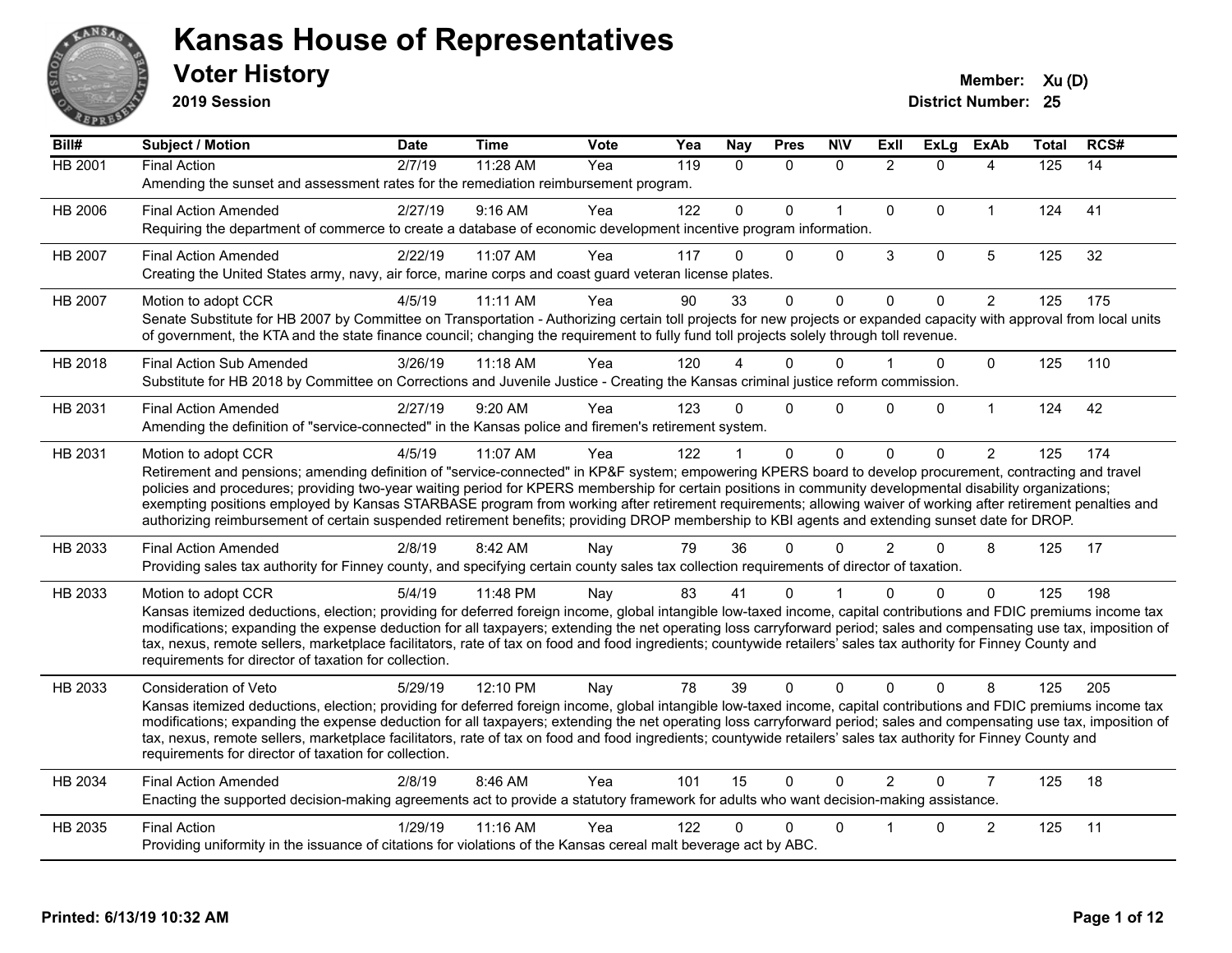

**2019 Session**

**Voter History Member:**  $Xu(D)$ 

| Bill#          | <b>Subject / Motion</b>                                                                                                                                                              | <b>Date</b>         | <b>Time</b> | Vote | Yea              | <b>Nay</b>     | <b>Pres</b>  | <b>N\V</b>   | ExII                    | <b>ExLg</b>  | <b>ExAb</b>    | <b>Total</b>     | RCS#             |
|----------------|--------------------------------------------------------------------------------------------------------------------------------------------------------------------------------------|---------------------|-------------|------|------------------|----------------|--------------|--------------|-------------------------|--------------|----------------|------------------|------------------|
| <b>HB 2035</b> | Motion to Concur                                                                                                                                                                     | $\frac{1}{3/26/19}$ | 12:29 PM    | Yea  | $\overline{122}$ | 2              | $\Omega$     | $\mathbf{0}$ | $\overline{\mathbf{1}}$ | $\Omega$     | $\Omega$       | $\overline{125}$ | $\overline{142}$ |
|                | Providing uniformity in the issuance of citations for violations of the Kansas cereal malt beverage act by ABC.                                                                      |                     |             |      |                  |                |              |              |                         |              |                |                  |                  |
| HB 2038        | <b>Final Action</b>                                                                                                                                                                  | 2/7/19              | 11:29 AM    | Yea  | 114              | 5              | $\mathbf{0}$ | $\Omega$     | $\overline{2}$          | $\Omega$     | 4              | 125              | 15               |
|                | Revoking spousal inheritance rights upon divorce.                                                                                                                                    |                     |             |      |                  |                |              |              |                         |              |                |                  |                  |
| HB 2038        | Mot to Concur in Conference                                                                                                                                                          | 4/5/19              | 5:17 PM     | Yea  | 120              | $\mathbf 0$    | 0            | 0            | $\mathbf 0$             | 0            | 5              | 125              | 187              |
|                | Revoking spousal inheritance rights upon divorce.                                                                                                                                    |                     |             |      |                  |                |              |              |                         |              |                |                  |                  |
| HB 2039        | <b>Final Action Amended</b>                                                                                                                                                          | 2/7/19              | 11:30 AM    | Yea  | 119              | $\mathbf{0}$   | $\mathbf{0}$ | $\mathbf{0}$ | $\overline{2}$          | $\mathbf{0}$ | 4              | 125              | 16               |
|                | Extending recognition of tribal court judgments pursuant to supreme court rules.                                                                                                     |                     |             |      |                  |                |              |              |                         |              |                |                  |                  |
| HB 2039        | Motion to adopt CCR                                                                                                                                                                  | 4/5/19              | 3:00 PM     | Yea  | 121              | $\mathbf{0}$   | $\Omega$     | $\Omega$     | $\mathbf{0}$            | $\Omega$     | 4              | 125              | 181              |
|                | Updating laws concerning limited liability companies; exempting animal shelters from registration requirements as charitable organizations.                                          |                     |             |      |                  |                |              |              |                         |              |                |                  |                  |
| HB 2041        | <b>Final Action</b>                                                                                                                                                                  | 3/21/19             | 11:50 AM    | Yea  | 94               | 29             | $\Omega$     | $\mathbf{0}$ | $\mathbf{0}$            |              | $\overline{1}$ | 125              | 99               |
|                | Prohibiting certain unfair or deceptive acts or practices under a life insurance policy for a living organ donor.                                                                    |                     |             |      |                  |                |              |              |                         |              |                |                  |                  |
| HB 2044        | <b>Final Action</b>                                                                                                                                                                  | 2/6/19              | $11:18$ AM  | Yea  | 115              |                | $\mathbf{0}$ | $\Omega$     | 5                       |              | 3              | 125              | 12               |
|                | Income tax credit for taxpayer purchases of certain goods and services from qualified vendors providing employment for blind or disabled individuals.                                |                     |             |      |                  |                |              |              |                         |              |                |                  |                  |
| HB 2048        | <b>Emergency Final Action Amended</b>                                                                                                                                                | 2/27/19             | 11:59 AM    | Yea  | 122              | $\overline{c}$ | $\Omega$     | $\Omega$     | 0                       | $\mathbf{0}$ | $\Omega$       | 124              | 67               |
|                | Clarifying the definition of comparable offense under the Kansas criminal code.                                                                                                      |                     |             |      |                  |                |              |              |                         |              |                |                  |                  |
| HB 2054        | <b>Final Action Amended</b>                                                                                                                                                          | 3/26/19             | 11:20 AM    | Nay  | 101              | 23             | $\Omega$     | $\mathbf 0$  | $\overline{1}$          | $\Omega$     | $\Omega$       | 125              | 111              |
|                | Providing for fully-insured association health plans.                                                                                                                                |                     |             |      |                  |                |              |              |                         |              |                |                  |                  |
| HB 2063        | <b>Final Action</b>                                                                                                                                                                  | 2/6/19              | 11:20 AM    | Yea  | 102              | 14             | 0            | $\mathbf 0$  | 5                       | 1            | $\mathbf{3}$   | 125              | 13               |
|                | Relating to the applicability of conditions for operating recreational trails.                                                                                                       |                     |             |      |                  |                |              |              |                         |              |                |                  |                  |
| HB 2066        | <b>Final Action Amended</b>                                                                                                                                                          | 3/21/19             | 12:10 PM    | Yea  | 69               | 54             | 0            | $\mathbf 0$  | $\mathbf 0$             | $\mathbf{1}$ | $\mathbf{1}$   | 125              | 100              |
|                | Expanding medicaid eligibility by enacting the KanCare bridge to a healthy Kansas program.                                                                                           |                     |             |      |                  |                |              |              |                         |              |                |                  |                  |
| HB 2070        | <b>Final Action</b>                                                                                                                                                                  | 2/20/19             | 11:20 AM    | Yea  | 121              | $\mathbf{0}$   | $\Omega$     | $\mathbf{0}$ | $\overline{2}$          | $\Omega$     | $\overline{2}$ | 125              | 22               |
|                | Designating a portion of United States highway 75 as the John Armstrong memorial highway.                                                                                            |                     |             |      |                  |                |              |              |                         |              |                |                  |                  |
| HB 2070        | Motion to Concur                                                                                                                                                                     | 4/4/19              | 10:48 AM    | Yea  | 122              | 0              | 0            | $\mathbf 0$  |                         | $\mathbf{0}$ | $\overline{c}$ | 125              | 162              |
|                | Designating a portion of United States highway 75 as the John Armstrong memorial highway and a bridge on United States highway 77 as the SGT Kevin A. Gilbertson<br>memorial bridge. |                     |             |      |                  |                |              |              |                         |              |                |                  |                  |
|                |                                                                                                                                                                                      |                     |             |      |                  |                |              |              |                         |              |                |                  |                  |
| HB 2082        | <b>Final Action Amended</b><br>Allowing pharmacists to administer drugs pursuant to a prescription order.                                                                            | 3/21/19             | 12:11 PM    | Yea  | 122              | $\mathbf{1}$   | $\mathbf{0}$ | $\Omega$     | $\mathbf{0}$            | $\mathbf{1}$ | $\mathbf{1}$   | 125              | 101              |
|                |                                                                                                                                                                                      |                     |             |      |                  |                |              |              |                         |              |                |                  |                  |
| HB 2084        | <b>Final Action Amended</b><br>Amending the Kansas 911 act.                                                                                                                          | 2/27/19             | 9:23 AM     | Yea  | 94               | 29             | $\mathbf 0$  | 0            | $\mathbf 0$             | 0            | -1             | 124              | 43               |
|                |                                                                                                                                                                                      |                     |             |      |                  |                |              |              |                         |              |                |                  |                  |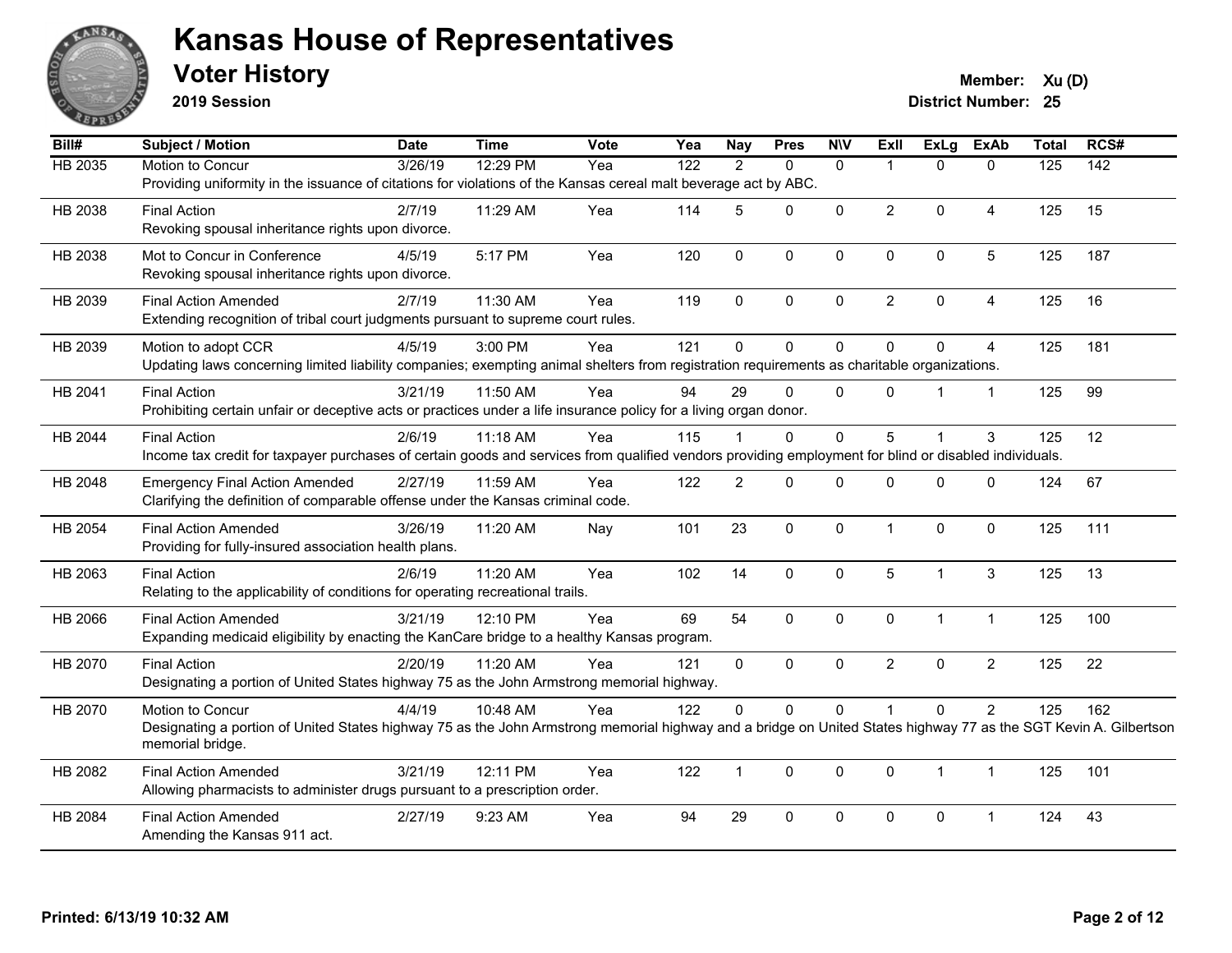

**2019 Session**

| Bill#          | <b>Subject / Motion</b>                                                                                                                                                                                                  | <b>Date</b> | <b>Time</b> | Vote | Yea             | <b>Nay</b>      | <b>Pres</b>  | <b>NIV</b>   | ExII                    | <b>ExLg</b> | <b>ExAb</b>    | Total | RCS# |
|----------------|--------------------------------------------------------------------------------------------------------------------------------------------------------------------------------------------------------------------------|-------------|-------------|------|-----------------|-----------------|--------------|--------------|-------------------------|-------------|----------------|-------|------|
| HB 2084        | Motion to Concur<br>Amending the Kansas 911 act.                                                                                                                                                                         | 4/4/19      | 10:57 AM    | Yea  | $\overline{87}$ | $\overline{35}$ | $\Omega$     | $\mathbf{0}$ | $\mathbf{1}$            | $\Omega$    | $\overline{2}$ | 125   | 163  |
| HB 2085        | <b>Final Action Amended</b><br>Concerning requirements for the reinstatement of a forfeited benefit unit of a rural water district.                                                                                      | 2/22/19     | 11:08 AM    | Yea  | 117             | $\Omega$        | $\Omega$     | $\mathbf 0$  | 3                       | $\Omega$    | 5              | 125   | 33   |
| HB 2085        | Mot to Concur in Conference<br>Extending the repayment period for municipal loans for public water supply projects and clarifying the reinstatement requirements for rural water district forfeited<br>benefit units.    | 4/4/19      | 10:59 AM    | Yea  | 122             | $\Omega$        | $\Omega$     | $\mathbf{0}$ | $\mathbf{1}$            | $\Omega$    | $\overline{2}$ | 125   | 164  |
| <b>HB 2087</b> | <b>Final Action Amended</b><br>Allowing certain light screening material on motor vehicle windows.                                                                                                                       | 2/21/19     | 11:20 AM    | Yea  | 116             | $\mathbf{1}$    | 0            | $\mathbf 0$  | $\overline{\mathbf{4}}$ | 1           | 3              | 125   | 26   |
| HB 2087        | Motion to adopt CCR<br>Changing the definition of school bus for purposes of the motor-fuel tax law.                                                                                                                     | 4/5/19      | 11:14 AM    | Yea  | 123             | $\mathbf 0$     | $\mathbf 0$  | $\mathbf 0$  | $\mathbf{0}$            | 0           | $\overline{2}$ | 125   | 176  |
| HB 2097        | <b>Final Action</b><br>Providing method for calculating cost of keeping civil prisoners in county jail.                                                                                                                  | 2/21/19     | 11:21 AM    | Yea  | 116             | $\mathbf{1}$    | $\mathbf{0}$ | $\mathbf 0$  | $\overline{4}$          | 1           | 3              | 125   | 27   |
| HB 2101        | <b>Final Action Amended</b><br>Updating state credit union statutes.                                                                                                                                                     | 2/22/19     | 11:09 AM    | Yea  | 116             | $\mathbf{1}$    | $\mathbf 0$  | $\mathbf 0$  | 3                       | $\mathbf 0$ | 5              | 125   | 34   |
| HB 2103        | <b>Final Action</b><br>Amending the revised Kansas code for care of children to provide requirements for placement of a child in a qualified residential treatment program.                                              | 2/27/19     | 9:24 AM     | Yea  | 122             | 1               | 0            | $\mathbf 0$  | $\Omega$                | $\mathbf 0$ | $\mathbf{1}$   | 124   | 44   |
| HB 2103        | Motion to Concur<br>Amending the revised Kansas code for care of children to provide requirements for placement of a child in a qualified residential treatment program.                                                 | 4/4/19      | 11:02 AM    | Yea  | 120             | $\mathcal{P}$   | $\Omega$     | $\Omega$     | $\blacktriangleleft$    | $\Omega$    | $\mathcal{P}$  | 125   | 165  |
| HB 2104        | <b>Final Action Amended</b><br>Amendments related to driving under the influence, including preliminary screening tests, implied consent advisories and test refusal.                                                    | 2/21/19     | 11:22 AM    | Yea  | 117             | 0               | $\Omega$     | $\mathbf 0$  | 4                       |             | 3              | 125   | 28   |
| HB 2105        | <b>Final Action</b><br>Updating laws concerning limited liability companies.                                                                                                                                             | 2/21/19     | 11:23 AM    | Yea  | 117             | $\Omega$        | $\Omega$     | $\mathbf 0$  | 4                       | 1           | 3              | 125   | 29   |
| HB 2118        | <b>Final Action Amended</b><br>Providing income tax credits for aerospace and aviation program graduates and their employers.                                                                                            | 3/27/19     | 8:54 AM     | Yea  | 106             | 18              | $\Omega$     | $\mathbf 0$  | $\mathbf{0}$            | $\Omega$    | $\mathbf{1}$   | 125   | 149  |
| HB 2119        | <b>Final Action Amended</b><br>Empowering the KPERS board to develop policies and procedures relating to procurement, enter into certain contracts and allow travel for trustees and employees of<br>the system.         | 2/22/19     | $11:10$ AM  | Yea  | 117             | $\Omega$        | $\Omega$     | $\mathbf{0}$ | 3                       | $\Omega$    | 5              | 125   | 35   |
| HB 2119        | Motion to adopt CCR<br>Providing for licensed pharmacists to administer certain drugs, authorizing certain business entities to hire physicians and chiropractors and requiring electronic<br>prescriptions for opiates. | 4/5/19      | 5:14 PM     | Yea  | 117             | 3               | 0            | $\Omega$     | $\Omega$                | $\Omega$    | 5              | 125   | 186  |
| HB 2123        | <b>Final Action</b><br>Amending the Kansas national guard educational assistance act.                                                                                                                                    | 2/20/19     | 11:08 AM    | Yea  | 121             | $\mathbf 0$     | $\mathbf 0$  | $\mathbf 0$  | $\overline{2}$          | $\mathbf 0$ | $\overline{2}$ | 125   | 23   |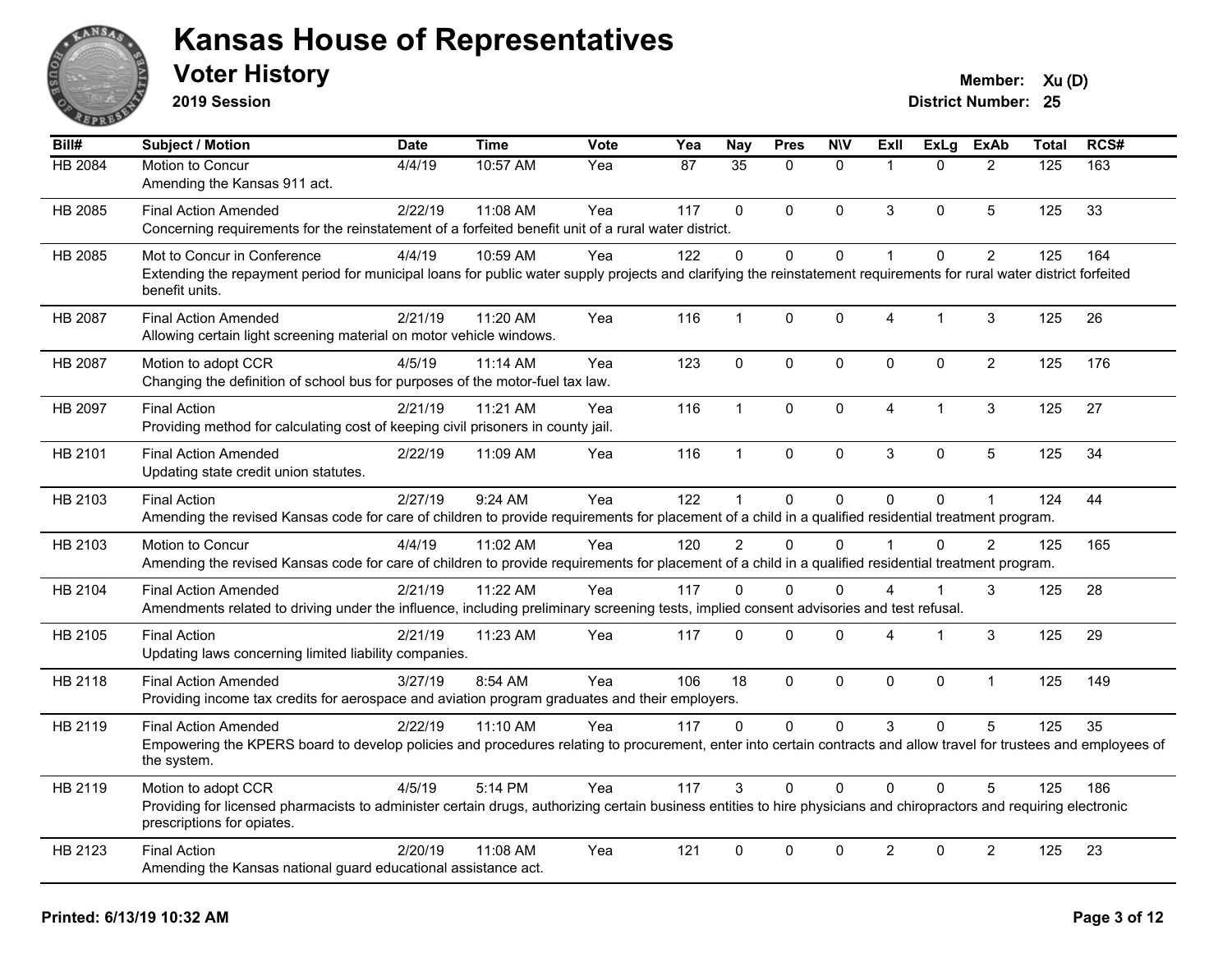

**2019 Session**

**Voter History Member:**  $Xu(D)$ 

| Bill#          | Subject / Motion                                                                                                                                                     | <b>Date</b> | <b>Time</b> | Vote | Yea               | <b>Nay</b>     | <b>Pres</b>          | <b>N\V</b>   | Exll           | <b>ExLg</b>  | <b>ExAb</b>    | <b>Total</b> | RCS#            |
|----------------|----------------------------------------------------------------------------------------------------------------------------------------------------------------------|-------------|-------------|------|-------------------|----------------|----------------------|--------------|----------------|--------------|----------------|--------------|-----------------|
| <b>HB 2125</b> | <b>Final Action</b>                                                                                                                                                  | 2/21/19     | 11:24 AM    | Yea  | $\frac{115}{115}$ | 2              | $\Omega$             | $\mathbf{0}$ | $\overline{4}$ |              | 3              | 125          | $\overline{30}$ |
|                | Requiring licensees operating a motor vehicle to promptly deliver driver's license upon demand by authorized persons.                                                |             |             |      |                   |                |                      |              |                |              |                |              |                 |
| HB 2126        | <b>Final Action Amended</b>                                                                                                                                          | 2/27/19     | 9:25 AM     | Yea  | 113               | 10             | $\Omega$             | $\Omega$     | $\Omega$       | $\Omega$     | $\mathbf{1}$   | 124          | 45              |
|                | Regulating the operation of electric-assisted scooters on roads and highways.                                                                                        |             |             |      |                   |                |                      |              |                |              |                |              |                 |
| HB 2126        | Motion to adopt CCR                                                                                                                                                  | 4/5/19      | 11:16 AM    | Yea  | 123               | $\pmb{0}$      | 0                    | $\mathbf 0$  | $\mathbf 0$    | 0            | $\overline{c}$ | 125          | 177             |
|                | Adopting the Driver's Privacy Protection Act.                                                                                                                        |             |             |      |                   |                |                      |              |                |              |                |              |                 |
|                |                                                                                                                                                                      |             |             | Yea  | 117               | $\Omega$       | $\Omega$             | $\mathbf{0}$ | $\overline{4}$ |              |                |              | 31              |
| HB 2127        | <b>Final Action</b><br>Eliminating the marking requirements for certain truck and truck tractors.                                                                    | 2/21/19     | 11:25 AM    |      |                   |                |                      |              |                |              | 3              | 125          |                 |
|                |                                                                                                                                                                      |             |             |      |                   |                |                      |              |                |              |                |              |                 |
| HB 2133        | <b>Final Action Amended</b>                                                                                                                                          | 3/13/19     | 11:22 AM    | Yea  | 121               | $\overline{2}$ | 0                    | $\pmb{0}$    | 0              | $\pmb{0}$    | $\mathbf{1}$   | 124          | 84              |
|                | Required reporting for entities who deliver alcoholic liquors to consumers.                                                                                          |             |             |      |                   |                |                      |              |                |              |                |              |                 |
| HB 2137        | <b>Final Action</b>                                                                                                                                                  | 3/26/19     | 11:21 AM    | Yea  | 124               | $\Omega$       | $\Omega$             | $\mathbf{0}$ | $\mathbf{1}$   | $\mathbf{0}$ | $\mathbf{0}$   | 125          | 112             |
|                | Legislative review of exceptions to disclosure of public records under the Kansas open records act.                                                                  |             |             |      |                   |                |                      |              |                |              |                |              |                 |
| HB 2140        | <b>Final Action</b>                                                                                                                                                  | 2/27/19     | 9:27 AM     | Yea  | 123               | $\Omega$       | $\Omega$             | $\mathbf{0}$ | 0              | 0            | $\mathbf{1}$   | 124          | 46              |
|                | Allowing agents of the KBI to participate in the Kansas DROP act and extending the sunset date for the act.                                                          |             |             |      |                   |                |                      |              |                |              |                |              |                 |
| HB 2140        | Motion to adopt CCR                                                                                                                                                  | 5/4/19      | 10:04 PM    | Nay  | 98                | 26             | $\Omega$             |              | $\Omega$       | $\mathbf 0$  | $\mathbf{0}$   | 125          | 197             |
|                | Providing sales tax authority for Dickinson, Finney, Jackson, Russell, Thomas and Wabaunsee counties; specifying certain county sales tax collection requirements of |             |             |      |                   |                |                      |              |                |              |                |              |                 |
|                | director of taxation; and providing a sales tax exemption for sales of certain coins or bullion.                                                                     |             |             |      |                   |                |                      |              |                |              |                |              |                 |
| HB 2143        | <b>Final Action</b>                                                                                                                                                  | 2/20/19     | 11:09 AM    | Yea  | 121               | $\mathbf{0}$   | 0                    | $\mathbf{0}$ | $\overline{2}$ | $\Omega$     | $\overline{2}$ | 125          | 24              |
|                | Updating the version of risk-based capital instructions in effect.                                                                                                   |             |             |      |                   |                |                      |              |                |              |                |              |                 |
|                |                                                                                                                                                                      |             |             |      |                   |                |                      |              |                |              |                |              |                 |
| HB 2144        | <b>Emergency Final Action Amended</b><br>Budget and taxing authority of community colleges; articulation of credits; and student residency requirements.             | 2/27/19     | 12:02 PM    | Nay  | 84                | 40             | $\Omega$             | $\mathbf 0$  | $\Omega$       | 0            | $\mathbf 0$    | 124          | 68              |
|                |                                                                                                                                                                      |             |             |      |                   |                |                      |              |                |              |                |              |                 |
| HB 2144        | Mot to Concur in Conference                                                                                                                                          | 4/4/19      | 11:06 AM    | Yea  | 116               | 6              | $\Omega$             | $\mathbf{0}$ | $\mathbf 1$    | $\mathbf{0}$ | $\overline{2}$ | 125          | 166             |
|                | Requiring community colleges to publish certain taxpayer and student transparency data.                                                                              |             |             |      |                   |                |                      |              |                |              |                |              |                 |
| HB 2147        | <b>Final Action Amended</b>                                                                                                                                          | 2/27/19     | 9:28 AM     | Yea  | 123               | $\mathbf 0$    | $\Omega$             | $\mathbf 0$  | $\Omega$       | $\mathbf{0}$ | $\mathbf{1}$   | 124          | 47              |
|                | Increasing bond maturity limitations in the Kansas rural housing incentive district act.                                                                             |             |             |      |                   |                |                      |              |                |              |                |              |                 |
| HB 2154        | <b>Final Action</b>                                                                                                                                                  | 3/27/19     | 8:56 AM     | Yea  | 111               | 12             | $\blacktriangleleft$ | $\mathbf 0$  | 0              | $\mathbf 0$  | $\mathbf{1}$   | 125          | 150             |
|                | Making unemployment benefits available for federal and state employees who are required to work without pay.                                                         |             |             |      |                   |                |                      |              |                |              |                |              |                 |
| HB 2160        | <b>Final Action Amended</b>                                                                                                                                          | 3/8/19      | 8:38 AM     | Yea  | 112               | 7              | $\mathbf{0}$         | $\mathbf 0$  | $\Omega$       | 1            | $\overline{4}$ | 124          | 78              |
|                | Providing sales tax authority for Wabaunsee county.                                                                                                                  |             |             |      |                   |                |                      |              |                |              |                |              |                 |
|                |                                                                                                                                                                      |             |             |      |                   |                |                      |              |                |              |                |              |                 |
| HB 2167        | <b>Final Action Amended</b>                                                                                                                                          | 2/27/19     | 9:34 AM     | Nay  | 63                | 60             | 0                    | 0            | 0              | 0            | $\overline{1}$ | 124          | 48              |
|                | Establishing a system for the transfer of certain deer hunting permits to nonresidents.                                                                              |             |             |      |                   |                |                      |              |                |              |                |              |                 |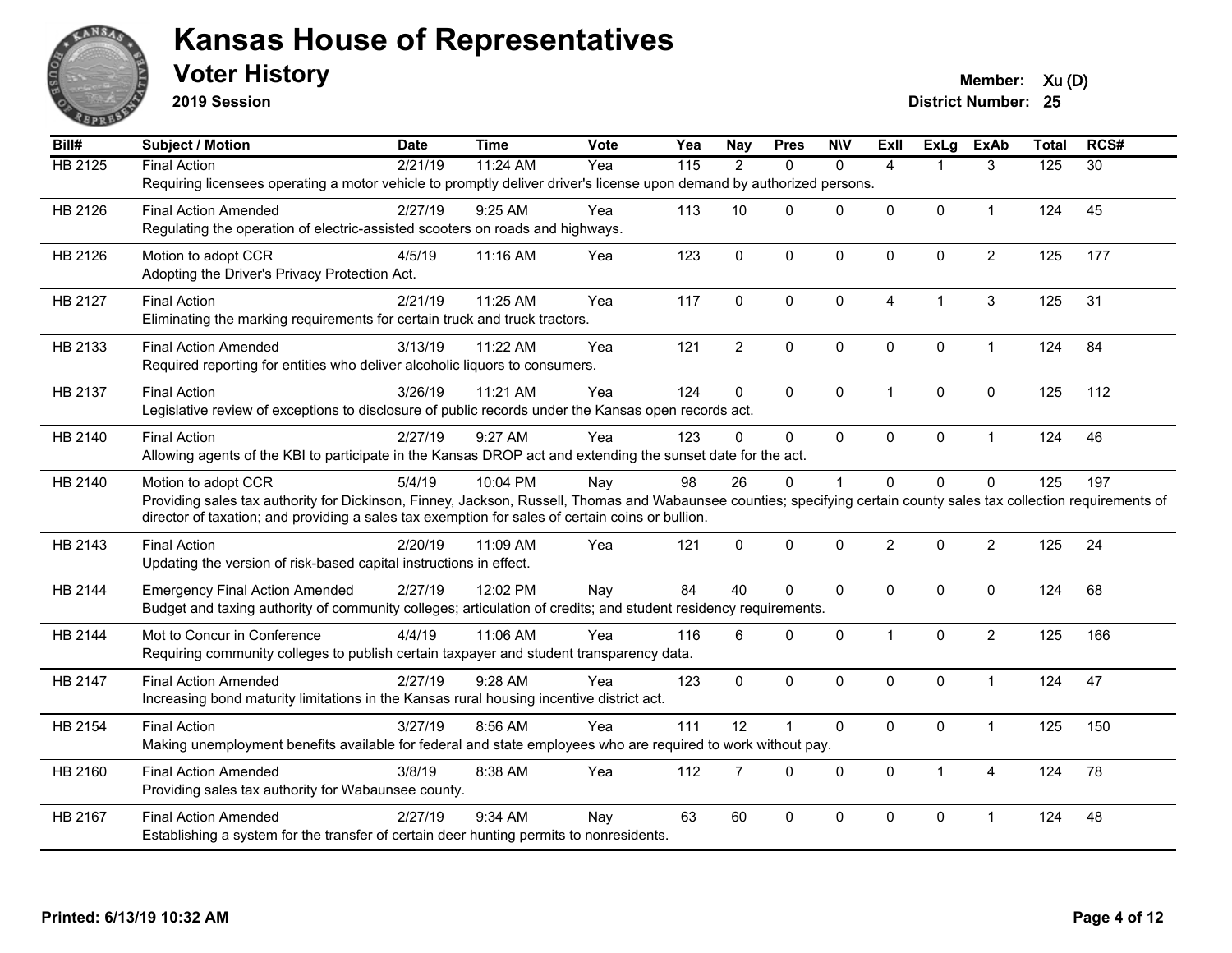

**2019 Session**

**Voter History Member:**  $Xu(D)$ 

| Bill#          | <b>Subject / Motion</b>                                                                                                                                                                                               | <b>Date</b> | <b>Time</b> | <b>Vote</b> | Yea | Nay            | <b>Pres</b> | <b>NIV</b>   | Exll           | ExLg         | <b>ExAb</b>    | <b>Total</b> | RCS# |
|----------------|-----------------------------------------------------------------------------------------------------------------------------------------------------------------------------------------------------------------------|-------------|-------------|-------------|-----|----------------|-------------|--------------|----------------|--------------|----------------|--------------|------|
| <b>HB 2167</b> | Motion to adopt CCR                                                                                                                                                                                                   | 4/5/19      | 6:17 PM     | Yea         | 114 | 3              | $\Omega$    | 3            | $\Omega$       | $\Omega$     | 5              | 125          | 189  |
|                | Senate Substitute for HB 2167 by Committee on Agriculture and Natural Resources - Establishing a commercial industrial hemp program.                                                                                  |             |             |             |     |                |             |              |                |              |                |              |      |
| HB 2168        | <b>Final Action Amended</b>                                                                                                                                                                                           | 2/27/19     | $9:35$ AM   | Yea         | 122 |                | 0           | $\Omega$     | $\Omega$       | 0            | $\mathbf 1$    | 124          | 49   |
|                | Authorizing the state board of regents to sell and convey certain real property in Cherokee, Riley, Saline and Douglas counties on behalf of Kansas state university and<br>the university of Kansas.                 |             |             |             |     |                |             |              |                |              |                |              |      |
| HB 2173        | <b>Final Action Amended</b><br>Establishing a commercial industrial hemp program.                                                                                                                                     | 3/26/19     | 11:22 AM    | Yea         | 119 | 5              | $\Omega$    | $\mathbf{0}$ | $\mathbf{1}$   | $\Omega$     | $\mathbf{0}$   | 125          | 113  |
| <b>HB 2174</b> | <b>Final Action</b><br>Extending the sunset date of the state use law for five years.                                                                                                                                 | 2/27/19     | 9:36 AM     | Yea         | 123 | $\mathbf 0$    | 0           | $\mathbf 0$  | $\mathbf 0$    | $\mathbf{0}$ | $\mathbf{1}$   | 124          | 50   |
| <b>HB 2177</b> | <b>Final Action</b><br>Pertaining to the accounting treatment of certain derivative instruments of fixed index annuities.                                                                                             | 2/27/19     | 9:38 AM     | Yea         | 122 | $\overline{2}$ | 0           | $\mathbf 0$  | $\pmb{0}$      | $\Omega$     | $\mathbf 0$    | 124          | 51   |
| HB 2177        | Motion to adopt CCR<br>Updating accounting and reporting requirements of hedging transactions, risk-based capital instructions and enterprise risk reports and updating definitions for<br>fraudulent insurance acts. | 4/5/19      | 3:04 PM     | Yea         | 120 | $\overline{1}$ | $\Omega$    | $\mathbf 0$  | 0              | $\Omega$     | $\overline{4}$ | 125          | 182  |
| HB 2178        | <b>Final Action Amended</b><br>Amending the Kansas underground utility damage prevention act.                                                                                                                         | 2/27/19     | 9:39 AM     | Yea         | 122 | $\overline{2}$ | 0           | $\mathbf 0$  | 0              | 0            | $\mathbf 0$    | 124          | 52   |
| HB 2178        | Motion to Concur<br>Amending the Kansas underground utility damage prevention act.                                                                                                                                    | 4/1/19      | 2:17 PM     | Yea         | 120 | $\mathbf 0$    | $\Omega$    | $\mathbf{1}$ | $\mathbf{1}$   | $\mathbf{0}$ | 3              | 125          | 160  |
| HB 2179        | <b>Final Action</b><br>Adopting the Driver's Privacy Protection Act.                                                                                                                                                  | 3/25/19     | 10:32 AM    | Yea         | 124 | $\pmb{0}$      | 0           | $\mathbf 0$  | $\mathbf{1}$   | $\mathbf 0$  | $\mathbf 0$    | 125          | 102  |
| HB 2185        | <b>Final Action Amended</b><br>Clarifying the naturopathic medicine scope of practice to include diagnostic imaging.                                                                                                  | 2/27/19     | 9:40 AM     | Yea         | 123 | $\mathbf{1}$   | $\Omega$    | $\mathbf{0}$ | $\mathbf{0}$   | $\mathbf{0}$ | $\Omega$       | 124          | 53   |
| HB 2188        | <b>Final Action</b><br>Dissolving the White Clay watershed district no. 26, city of Atchison assumes obligations and amending the tax lid relating to the dissolution of any taxing subdivision.                      | 3/19/19     | 11:20 AM    | Yea         | 125 | $\Omega$       | $\Omega$    | $\Omega$     | $\Omega$       | $\Omega$     | $\Omega$       | 125          | 88   |
| HB 2191        | <b>Final Action</b><br>Amending the procedure for execution of a search warrant for electronically stored information.                                                                                                | 2/27/19     | 9:41 AM     | Yea         | 124 | $\pmb{0}$      | 0           | $\mathbf 0$  | $\mathbf 0$    | 0            | $\mathbf 0$    | 124          | 54   |
| HB 2198        | <b>Final Action</b><br>Allowing the use of expedited partner therapy to treat a sexually transmitted disease.                                                                                                         | 2/27/19     | 9:45 AM     | Yea         | 89  | 35             | $\Omega$    | $\Omega$     | $\mathbf{0}$   | $\Omega$     | $\mathbf 0$    | 124          | 55   |
| HB 2199        | <b>Final Action</b><br>Amending documentation requirements related to preparation of dead bodies.                                                                                                                     | 2/20/19     | 11:10 AM    | Yea         | 120 | $\mathbf{1}$   | $\Omega$    | $\mathbf 0$  | $\overline{2}$ | $\Omega$     | $\overline{2}$ | 125          | 25   |
| HB 2201        | <b>Final Action</b><br>Updating statutory references necessitated by 2012 executive reorganization order no. 41 related to administration of tuberculosis programs.                                                   | 2/25/19     | 11:20 AM    | Yea         | 118 | $\mathbf{0}$   | 0           | $\Omega$     |                |              | 4              | 124          | 37   |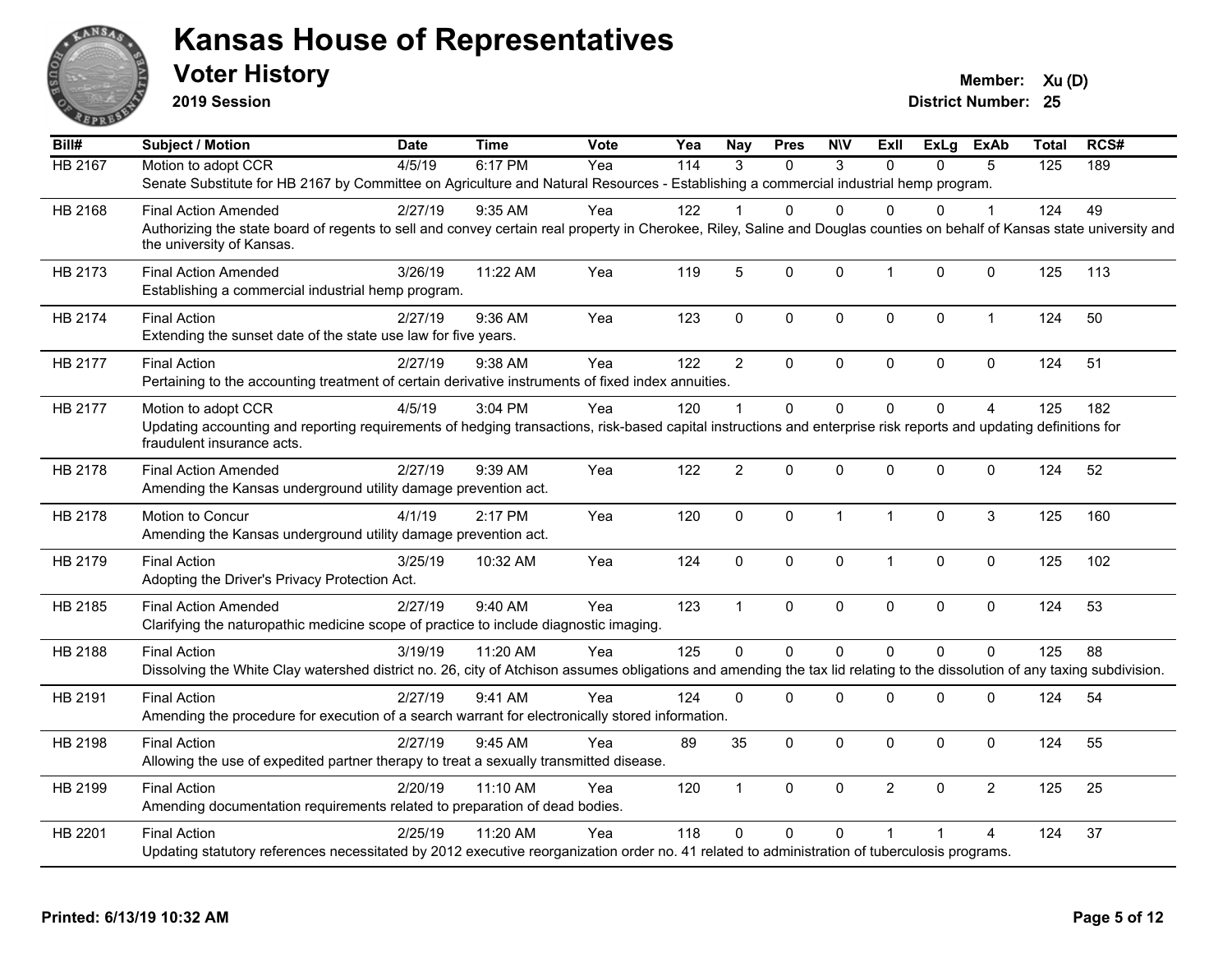

**2019 Session**

| Bill#          | Subject / Motion                                                                                                                                                                                                                                                                                                                                     | Date    | <b>Time</b> | Vote         | Yea             | <b>Nay</b>     | <b>Pres</b>  | <b>N\V</b>     | ExII         | ExLg        | ExAb           | Total | RCS# |
|----------------|------------------------------------------------------------------------------------------------------------------------------------------------------------------------------------------------------------------------------------------------------------------------------------------------------------------------------------------------------|---------|-------------|--------------|-----------------|----------------|--------------|----------------|--------------|-------------|----------------|-------|------|
| <b>HB 2203</b> | <b>Emergency Final Action</b>                                                                                                                                                                                                                                                                                                                        | 2/27/19 | 11:58 AM    | $\bar{Y}$ ea | $\overline{92}$ | 32             | $\Omega$     | $\Omega$       | $\Omega$     | $\Omega$    | $\Omega$       | 124   | 66   |
|                | Exempting individuals employed by the Kansas academies of U.S. department of defense STARBASE program from KPERS working after retirement requirements<br>and authorizing reimbursement of suspended retirement benefits for certain retirants.                                                                                                      |         |             |              |                 |                |              |                |              |             |                |       |      |
| HB 2203        | Motion to adopt CCR<br>Reconciling amendments to certain statutes.                                                                                                                                                                                                                                                                                   | 5/5/19  | 1:04 AM     | Yea          | 121             | $\Omega$       | $\Omega$     | $\overline{4}$ | $\Omega$     | $\mathbf 0$ | $\mathbf{0}$   | 125   | 202  |
| HB 2206        | <b>Final Action</b><br>Changing the bonding and cost requirements for animals taken into custody under a violation of cruelty to animals.                                                                                                                                                                                                            | 2/27/19 | 9:46 AM     | Yea          | 124             | $\mathbf 0$    | $\Omega$     | $\mathbf 0$    | $\mathbf 0$  | 0           | $\mathbf 0$    | 124   | 56   |
| HB 2209        | <b>Final Action</b><br>Authorizing the state board of regents to purchase cybersecurity insurance.                                                                                                                                                                                                                                                   | 2/27/19 | 9:47 AM     | Yea          | 124             | $\Omega$       | $\mathbf{0}$ | $\mathbf 0$    | $\mathsf 0$  | 0           | $\mathbf 0$    | 124   | 57   |
| HB 2209        | Motion to Adopt CCR<br>Establishing the unclaimed life insurance benefits act, updating certain definitions pertaining to unfair trade practices and association health plans, and providing for<br>third party administrator fees, the purchase of cybersecurity insurance by the Kansas board of regents and certain healthcare benefits coverage. | 4/5/19  | 12:50 PM    | Nay          | 84              | 39             | $\Omega$     | $\Omega$       | $\Omega$     | 0           | $\overline{2}$ | 125   | 180  |
| HB 2211        | <b>Final Action</b><br>Allowing judges to waive or reduce driver's license reinstatement fees.                                                                                                                                                                                                                                                       | 2/27/19 | 9:48 AM     | Yea          | 122             | $\overline{c}$ | $\Omega$     | 0              | $\Omega$     | $\mathbf 0$ | $\mathbf{0}$   | 124   | 58   |
| HB 2214        | <b>Final Action Amended</b><br>Changing the definition of school bus for purposes of the motor-fuel tax law.                                                                                                                                                                                                                                         | 2/27/19 | 9:49 AM     | Yea          | 124             | $\mathbf{0}$   | 0            | $\mathbf 0$    | $\mathbf{0}$ | 0           | $\mathbf 0$    | 124   | 59   |
| HB 2214        | Motion to Adopt CCR<br>Senate Substitute for HB 2214 by Committee on Transportation - Providing for an increase in registration fees for electric and hybrid vehicles.                                                                                                                                                                               | 4/5/19  | $3:23$ PM   | Nay          | 80              | 41             | 0            | $\Omega$       | $\Omega$     | 0           | 4              | 125   | 183  |
| HB 2215        | <b>Final Action</b><br>Kansas state fair board is authorized to create a nonprofit corporation for the benefit of the state fair.                                                                                                                                                                                                                    | 2/26/19 | 9:23 AM     | Yea          | 122             | $\Omega$       | $\mathbf{0}$ |                | $\Omega$     | $\Omega$    | -1             | 124   | 38   |
| HB 2223        | <b>Emergency Final Action Amended</b><br>Replacing vineyard permits with producer permits to allow individuals to use a wider variety of agricultural products in the production of wine under such permit.                                                                                                                                          | 2/27/19 | 12:03 PM    | Yea          | 124             | $\Omega$       | $\Omega$     | $\Omega$       | $\Omega$     | $\Omega$    | $\Omega$       | 124   | 69   |
| HB 2223        | Motion to adopt CCR<br>Adopting economic development program evaluation and information disclosure regimes and expanding economic development incentive financing to address<br>housing shortages.                                                                                                                                                   | 5/2/19  | 11:35 AM    | Yea          | 123             | $\Omega$       | $\Omega$     |                | $\Omega$     | $\Omega$    |                | 125   | 191  |
| HB 2225        | <b>Final Action</b><br>Adding on-track train equipment to the circumstances that a vehicle driver must stop at railroad crossings.                                                                                                                                                                                                                   | 2/27/19 | 9:50 AM     | Yea          | 121             | 3              | $\Omega$     | 0              | $\Omega$     | $\mathbf 0$ | $\mathbf{0}$   | 124   | 60   |
| HB 2225        | Motion to adopt CCR<br>Senate Substitute for HB 2225 by Committee on Transportation - Providing for an increase in permit fees for oversize or overweight vehicles and required registration<br>for escort vehicle service operators.                                                                                                                | 4/5/19  | $11:19$ AM  | Yea          | 91              | 32             | $\Omega$     | $\Omega$       | $\Omega$     | $\Omega$    | $\mathcal{P}$  | 125   | 178  |
| HB 2239        | <b>Final Action Amended</b><br>Liquor sales by licensees in common consumption areas.                                                                                                                                                                                                                                                                | 2/27/19 | 9:51 AM     | Yea          | 121             | 3              | $\Omega$     | $\Omega$       | $\Omega$     | $\Omega$    | $\Omega$       | 124   | 61   |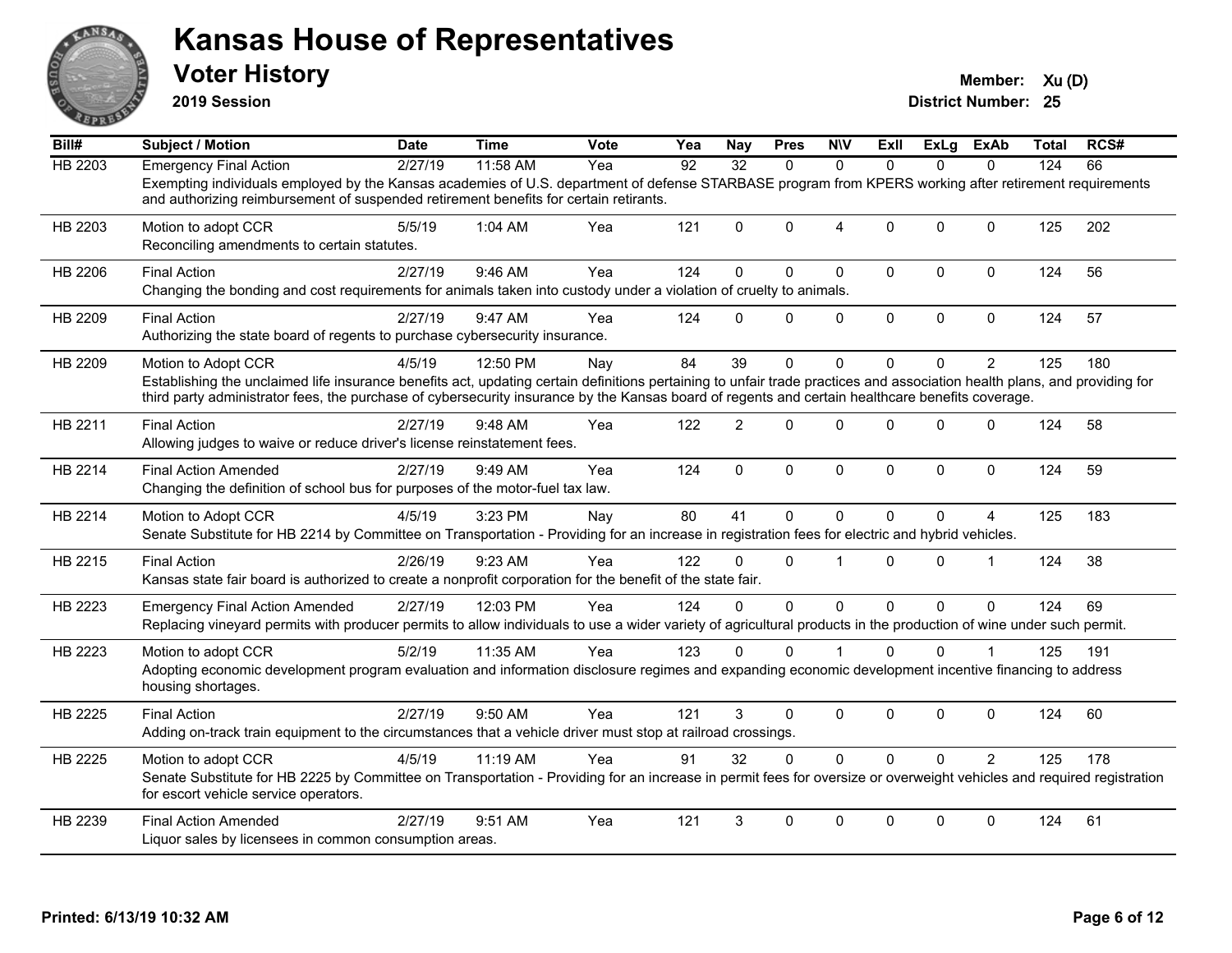

**2019 Session**

| Bill#          | Subject / Motion                                                                                                                                                                                                                                                                                                                                      | <b>Date</b> | Time     | <b>Vote</b> | Yea            | <b>Nay</b>     | <b>Pres</b>  | <b>NIV</b>   | <b>ExII</b>  | <b>ExLg</b> | <b>ExAb</b>    | Total | RCS# |
|----------------|-------------------------------------------------------------------------------------------------------------------------------------------------------------------------------------------------------------------------------------------------------------------------------------------------------------------------------------------------------|-------------|----------|-------------|----------------|----------------|--------------|--------------|--------------|-------------|----------------|-------|------|
| HB 2243        | <b>Final Action Amended</b>                                                                                                                                                                                                                                                                                                                           | 2/27/19     | 9:52 AM  | Yea         | 118            | 6              | $\mathbf{0}$ | $\mathbf{0}$ | $\Omega$     | $\Omega$    | $\mathbf{0}$   | 124   | 62   |
|                | Exempting animal shelters from registration requirements as a charitable organization.                                                                                                                                                                                                                                                                |             |          |             |                |                |              |              |              |             |                |       |      |
| <b>HB 2244</b> | <b>Final Action Amended</b>                                                                                                                                                                                                                                                                                                                           | 3/27/19     | 9:00 AM  | Yea         | 89             | 35             | $\mathbf{0}$ | $\mathbf{0}$ | $\Omega$     | $\Omega$    | $\mathbf{1}$   | 125   | 151  |
|                | Authorizing the use of cannabidiol treatment preparation to treat certain medical conditions.                                                                                                                                                                                                                                                         |             |          |             |                |                |              |              |              |             |                |       |      |
| HB 2246        | <b>Final Action</b>                                                                                                                                                                                                                                                                                                                                   | 2/27/19     | 9:15 AM  | Yea         | 121            | $\mathbf{1}$   | $\mathbf 0$  | $\mathbf{1}$ | $\Omega$     | 0           | $\mathbf{1}$   | 124   | 40   |
|                | Changing the requirements to begin production on distinctive license plates.                                                                                                                                                                                                                                                                          |             |          |             |                |                |              |              |              |             |                |       |      |
| HB 2246        | Mot to Concur in Conference                                                                                                                                                                                                                                                                                                                           | 4/5/19      | 3:47 PM  | Nay         | $\overline{7}$ | 114            | $\mathbf 0$  | $\pmb{0}$    | $\mathbf 0$  | 0           | $\overline{4}$ | 125   | 185  |
|                | Changing the requirements to begin production on distinctive license plates and providing for the proud educator, alpha kappa alpha, knights of Columbus and current<br>and veteran members of the United States army, navy, marine corps, air force and coast guard license plates.                                                                  |             |          |             |                |                |              |              |              |             |                |       |      |
| HB 2248        | <b>Final Action</b>                                                                                                                                                                                                                                                                                                                                   | 2/27/19     | 9:54 AM  | Yea         | 122            | $\overline{2}$ | $\Omega$     | $\mathbf{0}$ | $\Omega$     | $\Omega$    | $\mathbf{0}$   | 124   | 63   |
|                | Allowing all-terrain vehicles to cross federal or state highways.                                                                                                                                                                                                                                                                                     |             |          |             |                |                |              |              |              |             |                |       |      |
| HB 2248        | Motion to adopt CCR                                                                                                                                                                                                                                                                                                                                   | 5/5/19      | 1:20 AM  | Yea         | 110            | 11             | $\mathbf{0}$ | 4            | $\Omega$     | $\Omega$    | $\Omega$       | 125   | 203  |
|                | Delaying enforcement of the scrap metal theft reduction act, transferring responsibility for the scrap metal database to the Kansas bureau of investigation, reducing the                                                                                                                                                                             |             |          |             |                |                |              |              |              |             |                |       |      |
|                | registration fee for scrap metal dealers and changing scrap metal dealer obligations under the scrap metal theft reduction act; amending the definition of "consumer<br>transaction" and "supplier" in the Kansas consumer protection act.                                                                                                            |             |          |             |                |                |              |              |              |             |                |       |      |
|                |                                                                                                                                                                                                                                                                                                                                                       |             |          |             |                |                |              |              |              |             |                |       |      |
| <b>HB 2274</b> | <b>Final Action Amended</b>                                                                                                                                                                                                                                                                                                                           | 3/26/19     | 11:28 AM | Nay         | 85             | 39             | $\mathbf{0}$ | $\Omega$     | 1            | $\Omega$    | $\mathbf 0$    | 125   | 114  |
|                | Requiring notification to patients that the effects of a medication abortion may be reversible.                                                                                                                                                                                                                                                       |             |          |             |                |                |              |              |              |             |                |       |      |
| HB 2279        | <b>Emergency Final Action Amended</b>                                                                                                                                                                                                                                                                                                                 | 2/27/19     | 12:07 PM | Yea         | 124            | $\overline{0}$ | $\mathbf 0$  | $\pmb{0}$    | $\Omega$     | $\Omega$    | $\mathbf{0}$   | 124   | 73   |
|                | Requiring law enforcement officers to provide information about timing of release from custody when an arrest is made following a domestic violence call.                                                                                                                                                                                             |             |          |             |                |                |              |              |              |             |                |       |      |
| HB 2281        | <b>Final Action</b>                                                                                                                                                                                                                                                                                                                                   | 2/27/19     | 9:55 AM  | Yea         | 102            | 22             | $\mathbf{0}$ | $\Omega$     | $\Omega$     | $\Omega$    | $\mathbf{0}$   | 124   | 64   |
|                | Providing that a court order modifying a criminal sentence only modifies the portion of the sentence referenced by the court and not remaining portions of the original                                                                                                                                                                               |             |          |             |                |                |              |              |              |             |                |       |      |
|                | sentence.                                                                                                                                                                                                                                                                                                                                             |             |          |             |                |                |              |              |              |             |                |       |      |
| HB 2290        | <b>Final Action Amended</b>                                                                                                                                                                                                                                                                                                                           | 2/27/19     | 9:56 AM  | Yea         | 124            | $\mathbf{0}$   | $\mathbf{0}$ | $\mathbf{0}$ | $\Omega$     | $\Omega$    | $\mathbf{0}$   | 124   | 65   |
|                | Creating a crime victims compensation division within the attorney general's office.                                                                                                                                                                                                                                                                  |             |          |             |                |                |              |              |              |             |                |       |      |
| HB 2290        | Motion to adopt CCR                                                                                                                                                                                                                                                                                                                                   | 5/5/19      | 12:25 AM | Yea         | 123            | $\Omega$       | $\mathbf{0}$ | 2            | $\Omega$     | $\Omega$    | $\Omega$       | 125   | 201  |
|                | Establishing the Kansas closed case task force; creating the Kansas criminal justice reform commission; concerning criminal history record checks for entities                                                                                                                                                                                        |             |          |             |                |                |              |              |              |             |                |       |      |
|                | providing care to children, the elderly or individuals with disabilities; creating a Kansas victim information and notification everyday (VINE) coordinator, a Kansas youth<br>suicide prevention coordinator, and a crime victims compensation division within the office of the attorney general; legislative review of exceptions to disclosure of |             |          |             |                |                |              |              |              |             |                |       |      |
|                | public records under the Kansas open records act; and changing tort claims fund obligations for claims involving alleged violations of the Kansas open meetings act                                                                                                                                                                                   |             |          |             |                |                |              |              |              |             |                |       |      |
|                | and open records act.                                                                                                                                                                                                                                                                                                                                 |             |          |             |                |                |              |              |              |             |                |       |      |
| HB 2307        | <b>Final Action Amended</b>                                                                                                                                                                                                                                                                                                                           | 3/26/19     | 11:32 AM | Yea         | 91             | 33             | $\mathbf{0}$ | $\Omega$     | $\mathbf{1}$ | $\Omega$    | $\mathbf{0}$   | 125   | 115  |
|                | Establishing non-covered dental benefits under health insurance plans and limitations on plan changes.                                                                                                                                                                                                                                                |             |          |             |                |                |              |              |              |             |                |       |      |
| HB 2314        | <b>Final Action Amended</b>                                                                                                                                                                                                                                                                                                                           | 3/26/19     | 11:33 AM | Yea         | 97             | 27             | $\mathbf 0$  | $\Omega$     | 1            | 0           | $\mathbf 0$    | 125   | 116  |
|                | Rehabilitation of abandoned property by cities.                                                                                                                                                                                                                                                                                                       |             |          |             |                |                |              |              |              |             |                |       |      |
|                |                                                                                                                                                                                                                                                                                                                                                       |             |          |             |                |                |              |              |              |             |                |       |      |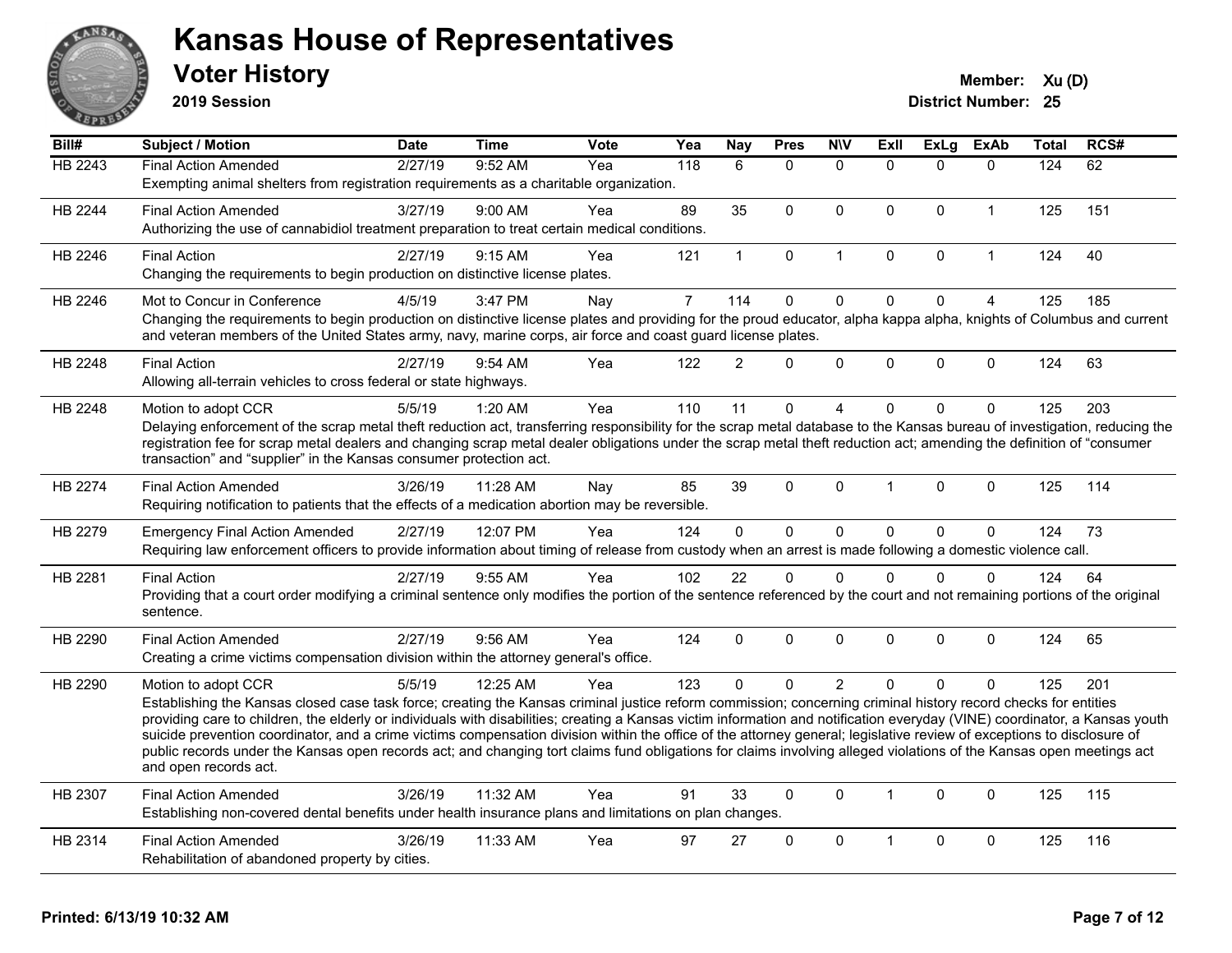

**2019 Session**

| Bill#           | <b>Subject / Motion</b>                                                                                                                                                | Date    | Time      | Vote | Yea             | <b>Nay</b>      | <b>Pres</b>    | <b>N\V</b>   | <b>Exll</b>    | <b>ExLg</b> | <b>ExAb</b>      | Total | RCS#           |
|-----------------|------------------------------------------------------------------------------------------------------------------------------------------------------------------------|---------|-----------|------|-----------------|-----------------|----------------|--------------|----------------|-------------|------------------|-------|----------------|
| <b>HB 2326</b>  | <b>Final Action Amended</b>                                                                                                                                            | 3/27/19 | 9:02 AM   | Nay  | $\overline{83}$ | $\overline{41}$ | $\mathbf{0}$   | $\mathbf{0}$ | $\Omega$       | $\Omega$    |                  | 125   | 152            |
|                 | Recognizing licenses to carry a concealed firearm issued by other jurisdictions.                                                                                       |         |           |      |                 |                 |                |              |                |             |                  |       |                |
| HB 2336         | <b>Emergency Final Action</b>                                                                                                                                          | 2/27/19 | 12:04 PM  | Yea  | 124             | $\Omega$        | $\Omega$       | $\mathbf{0}$ | $\Omega$       | $\Omega$    | $\mathbf 0$      | 124   | 70             |
|                 | Clarifying when offenders under supervision of the secretary of corrections are awarded jail credit.                                                                   |         |           |      |                 |                 |                |              |                |             |                  |       |                |
| HB 2346         | <b>Emergency Final Action Amended</b>                                                                                                                                  | 2/27/19 | 12:06 PM  | Yea  | 113             | 11              | 0              | $\mathbf 0$  | 0              | 0           | 0                | 124   | 72             |
|                 | Relating to standards for school-administered vision screenings.                                                                                                       |         |           |      |                 |                 |                |              |                |             |                  |       |                |
| HB 2360         | <b>Emergency Final Action Amended</b>                                                                                                                                  | 2/27/19 | 12:05 PM  | Yea  | 124             | $\mathbf 0$     | 0              | $\mathbf 0$  | 0              | 0           | $\mathbf 0$      | 124   | 71             |
|                 | Concerning background checks of employees and volunteers that have unsupervised access to children, the elderly or individuals with disabilities.                      |         |           |      |                 |                 |                |              |                |             |                  |       |                |
| HB 2365         | <b>Final Action</b>                                                                                                                                                    | 2/26/19 | 9:24 AM   | Yea  | 122             | $\Omega$        | $\Omega$       |              | $\Omega$       | $\Omega$    | $\mathbf{1}$     | 124   | 39             |
|                 | Providing for confidential communications of Kansas national guard members in peer support counseling sessions.                                                        |         |           |      |                 |                 |                |              |                |             |                  |       |                |
| HB 2365         | Mot to Concur in Conference                                                                                                                                            | 4/4/19  | 2:42 PM   | Yea  | 121             |                 | $\Omega$       | 2            | 0              | $\Omega$    | $\mathbf{1}$     | 125   | 167            |
|                 | Providing for confidential communications of Kansas national guard members in peer support counseling sessions.                                                        |         |           |      |                 |                 |                |              |                |             |                  |       |                |
| HB 2369         | <b>Final Action Amended</b>                                                                                                                                            | 3/27/19 | 9:03 AM   | Yea  | 114             | 10              | $\Omega$       | 0            | $\Omega$       | 0           |                  | 125   | 153            |
|                 | Authorizing the secretary of transportation to designate toll projects on new and existing highways and changing financing requirements for toll or turnpike projects. |         |           |      |                 |                 |                |              |                |             |                  |       |                |
| HB 2371         | <b>Final Action Amended</b>                                                                                                                                            | 3/27/19 | 9:04 AM   | Yea  | 102             | 22              | $\Omega$       | $\Omega$     | $\Omega$       | $\Omega$    | $\overline{1}$   | 125   | 154            |
|                 | Providing for an increase in permit fees for oversize or overweight vehicles and requiring registration for escort vehicle service operators.                          |         |           |      |                 |                 |                |              |                |             |                  |       |                |
| HB 2372         | <b>Final Action Amended</b>                                                                                                                                            | 3/27/19 | $9:06$ AM | Nay  | 73              | 51              | 0              | $\mathbf 0$  | 0              | 0           | $\mathbf{1}$     | 125   | 155            |
|                 | Providing for an increase in registration fees for electric and hybrid vehicles.                                                                                       |         |           |      |                 |                 |                |              |                |             |                  |       |                |
| HB 2389         | <b>Final Action Amended</b>                                                                                                                                            | 3/26/19 | 11:35 AM  | Yea  | 122             | $\overline{a}$  | $\mathbf 0$    | $\mathbf 0$  | $\mathbf{1}$   | $\mathbf 0$ | $\pmb{0}$        | 125   | 117            |
|                 | Requiring electronic prescriptions for certain controlled substances.                                                                                                  |         |           |      |                 |                 |                |              |                |             |                  |       |                |
| HB 2396         | <b>Final Action Amended</b>                                                                                                                                            | 3/26/19 | 11:36 AM  | Yea  | 97              | 27              | $\mathbf 0$    | $\mathbf 0$  | $\mathbf{1}$   | $\Omega$    | $\mathbf 0$      | 125   | 118            |
|                 | Allowing use of certified drug abuse treatment programs for certain offenders convicted of unlawful cultivation or distribution of controlled substances.              |         |           |      |                 |                 |                |              |                |             |                  |       |                |
| HB 2402         | <b>Final Action Amended</b>                                                                                                                                            | 3/27/19 | $9:08$ AM | Yea  | 106             | 18              | $\Omega$       | $\mathbf{0}$ | $\Omega$       | $\Omega$    | $\mathbf{1}$     | 125   | 156            |
|                 | Authorizing certain business entities to hire physicians and chiropractors.                                                                                            |         |           |      |                 |                 |                |              |                |             |                  |       |                |
| <b>HCR 5015</b> | <b>EFA Amend and Debate</b>                                                                                                                                            | 5/29/19 | 11:33 AM  | Yea  | 116             | $\Omega$        | $\overline{0}$ | $\mathbf 0$  | 0              | 0           | $\boldsymbol{9}$ | 125   | 204            |
|                 | Ratifying and providing for continuation of the May 9, 2019, state of disaster emergency declaration for certain Kansas counties.                                      |         |           |      |                 |                 |                |              |                |             |                  |       |                |
| HR 6004         | <b>Final Action Amended</b>                                                                                                                                            | 1/23/19 | 11:14 AM  | Yea  | 104             | 15              | 0              | $\mathbf 0$  | $\overline{2}$ | 0           | $\overline{4}$   | 125   | $\overline{7}$ |
|                 | Permanent rules of the House of Representatives for the 2019-2020 biennium.                                                                                            |         |           |      |                 |                 |                |              |                |             |                  |       |                |
| HR 6018         | <b>Final Action</b>                                                                                                                                                    | 3/26/19 | 11:37 AM  | Yea  | 124             | $\Omega$        | $\Omega$       | $\mathbf 0$  | $\mathbf{1}$   | $\Omega$    | $\mathbf 0$      | 125   | 119            |
|                 | Requesting the federal government address water issues in the Arkansas River basis.                                                                                    |         |           |      |                 |                 |                |              |                |             |                  |       |                |
| SB <sub>9</sub> | <b>Final Action</b>                                                                                                                                                    | 2/22/19 | 11:13 AM  | Yea  | 117             | $\Omega$        | $\Omega$       | $\mathbf{0}$ | 3              | $\Omega$    | 5                | 125   | 36             |
|                 | Authorizing the transfer of \$115,000,000 from the state general fund to the Kansas public employees retirement fund during fiscal year 2019.                          |         |           |      |                 |                 |                |              |                |             |                  |       |                |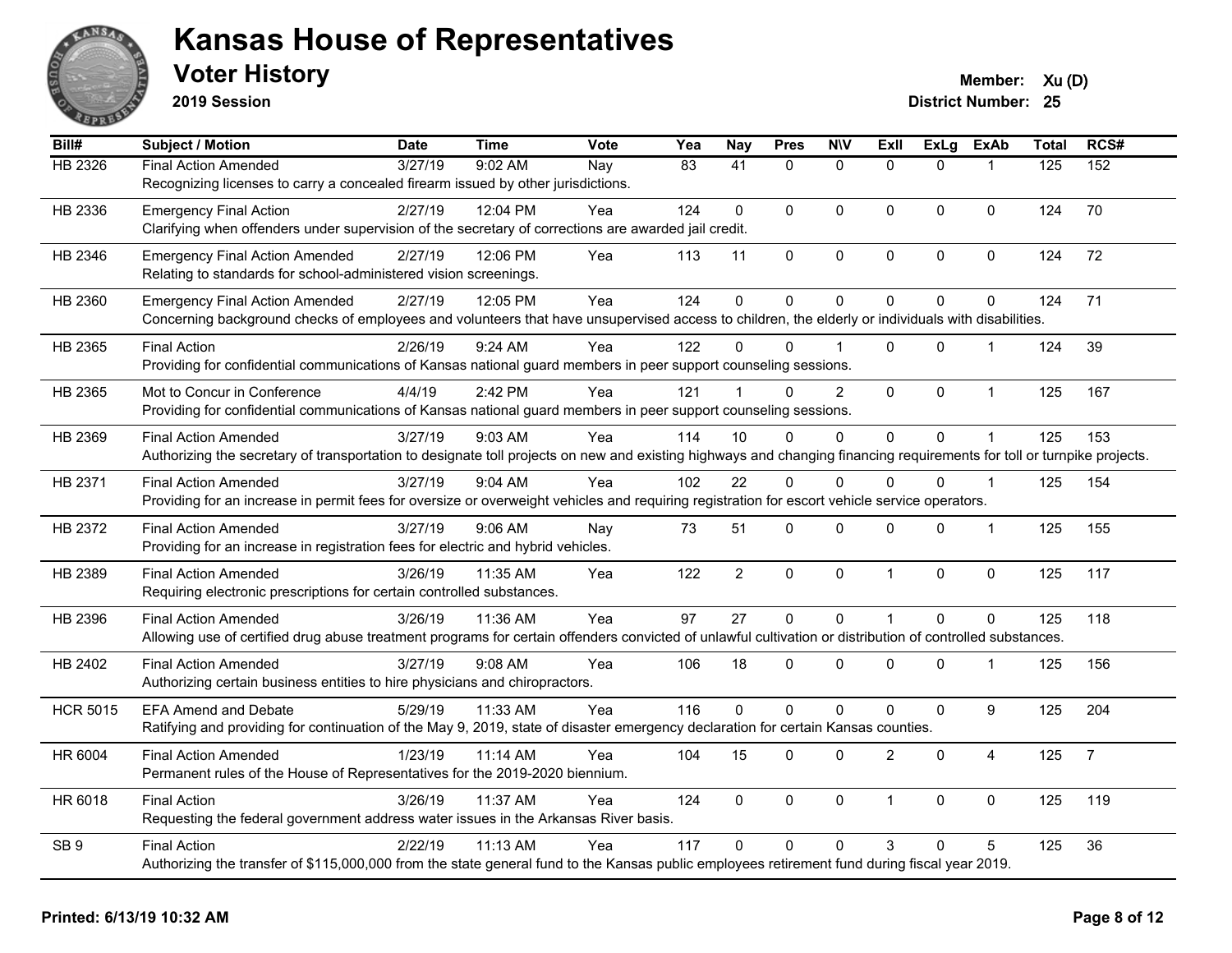

**2019 Session**

| Bill#        | <b>Subject / Motion</b>                                                                                                                                                                                                                                                                                                                                                                                                                                                                                                                                                                                                                                                                                                                                                                                                                                                                                                                                                                                                                                                                                                                                                                              | <b>Date</b> | <b>Time</b> | Vote | Yea | <b>Nay</b> | <b>Pres</b> | <b>NIV</b>   | ExII           | <b>ExLg</b>  | <b>ExAb</b>    | Total | RCS# |
|--------------|------------------------------------------------------------------------------------------------------------------------------------------------------------------------------------------------------------------------------------------------------------------------------------------------------------------------------------------------------------------------------------------------------------------------------------------------------------------------------------------------------------------------------------------------------------------------------------------------------------------------------------------------------------------------------------------------------------------------------------------------------------------------------------------------------------------------------------------------------------------------------------------------------------------------------------------------------------------------------------------------------------------------------------------------------------------------------------------------------------------------------------------------------------------------------------------------------|-------------|-------------|------|-----|------------|-------------|--------------|----------------|--------------|----------------|-------|------|
| <b>SB 15</b> | <b>Final Action Amended</b>                                                                                                                                                                                                                                                                                                                                                                                                                                                                                                                                                                                                                                                                                                                                                                                                                                                                                                                                                                                                                                                                                                                                                                          | 3/26/19     | 11:39 AM    | Yea  | 124 | $\Omega$   | $\Omega$    | $\mathbf{0}$ | $\mathbf 1$    | $\Omega$     | $\mathbf{0}$   | 125   | 120  |
|              | Amending the definition of "service-connected" in the Kansas police and firemen's retirement system.                                                                                                                                                                                                                                                                                                                                                                                                                                                                                                                                                                                                                                                                                                                                                                                                                                                                                                                                                                                                                                                                                                 |             |             |      |     |            |             |              |                |              |                |       |      |
| <b>SB 15</b> | Motion to adopt CCR                                                                                                                                                                                                                                                                                                                                                                                                                                                                                                                                                                                                                                                                                                                                                                                                                                                                                                                                                                                                                                                                                                                                                                                  | 4/4/19      | 2:45 PM     | Yea  | 122 |            | 0           |              | $\Omega$       | 0            |                | 125   | 168  |
|              | Amending public health provisions relating to behavioral sciences regulatory board professional licensure, naturopathic doctor scope of practice and adult care home<br>licensure and receivership.                                                                                                                                                                                                                                                                                                                                                                                                                                                                                                                                                                                                                                                                                                                                                                                                                                                                                                                                                                                                  |             |             |      |     |            |             |              |                |              |                |       |      |
| SB 16        | Final Action Sub Bill                                                                                                                                                                                                                                                                                                                                                                                                                                                                                                                                                                                                                                                                                                                                                                                                                                                                                                                                                                                                                                                                                                                                                                                | 3/26/19     | 11:57 AM    | Nay  | 63  | 61         | 0           | $\Omega$     | $\mathbf{1}$   | $\Omega$     | $\mathbf 0$    | 125   | 121  |
|              | House Substitute for SB 16 by Committee on K-12 Education Budget - Making appropriations for the department of education for FY 2020 and FY 2021 in response to<br>litigation; increasing BASE aid for certain school years; and other amendments related to education.                                                                                                                                                                                                                                                                                                                                                                                                                                                                                                                                                                                                                                                                                                                                                                                                                                                                                                                              |             |             |      |     |            |             |              |                |              |                |       |      |
| <b>SB 16</b> | Motion to adopt CCR                                                                                                                                                                                                                                                                                                                                                                                                                                                                                                                                                                                                                                                                                                                                                                                                                                                                                                                                                                                                                                                                                                                                                                                  | 4/4/19      | 3:43 PM     | Yea  | 76  | 47         | 0           |              | $\Omega$       | $\Omega$     | 1              | 125   | 170  |
|              | House Substitute for SB 16 by Committee on K-12 Education Budget - Making appropriations for the department of education for FY 2020 and FY 2021 in response to<br>litigation; increasing BASE aid for certain school years; and other amendments related to education.                                                                                                                                                                                                                                                                                                                                                                                                                                                                                                                                                                                                                                                                                                                                                                                                                                                                                                                              |             |             |      |     |            |             |              |                |              |                |       |      |
| <b>SB 17</b> | <b>Final Action</b>                                                                                                                                                                                                                                                                                                                                                                                                                                                                                                                                                                                                                                                                                                                                                                                                                                                                                                                                                                                                                                                                                                                                                                                  | 3/13/19     | 11:23 AM    | Yea  | 101 | 22         | $\Omega$    | 0            | $\mathbf 0$    | $\Omega$     | 1              | 124   | 85   |
|              | Requiring class M driver's licenses when operating a motorcycle registered under a temporary permit.                                                                                                                                                                                                                                                                                                                                                                                                                                                                                                                                                                                                                                                                                                                                                                                                                                                                                                                                                                                                                                                                                                 |             |             |      |     |            |             |              |                |              |                |       |      |
| <b>SB 18</b> | <b>Final Action Amended</b>                                                                                                                                                                                                                                                                                                                                                                                                                                                                                                                                                                                                                                                                                                                                                                                                                                                                                                                                                                                                                                                                                                                                                                          | 3/26/19     | 11:59 AM    | Yea  | 124 | $\Omega$   | $\Omega$    | $\mathbf{0}$ | $\overline{1}$ | $\mathbf{0}$ | $\mathbf{0}$   | 125   | 122  |
|              | Providing a process for the attorney general to enter into diversion agreements.                                                                                                                                                                                                                                                                                                                                                                                                                                                                                                                                                                                                                                                                                                                                                                                                                                                                                                                                                                                                                                                                                                                     |             |             |      |     |            |             |              |                |              |                |       |      |
| <b>SB 18</b> | Motion to adopt CCR                                                                                                                                                                                                                                                                                                                                                                                                                                                                                                                                                                                                                                                                                                                                                                                                                                                                                                                                                                                                                                                                                                                                                                                  | 4/5/19      | 10:33 AM    | Yea  | 123 | $\Omega$   | 0           | 0            | $\mathbf{0}$   | 0            | $\overline{2}$ | 125   | 171  |
|              | Providing a process for the attorney general to enter into diversion agreements; authorizing certain entities to access a criminal defendant's presentence investigation<br>report; amending the crime of counterfeiting currency; clarifying the definition of comparable offense under the Kansas criminal code, the timing of claiming error on<br>appeal, and the grounds for a motion to correct an illegal sentence; allowing use of certified drug abuse treatment programs for certain offenders convicted of unlawful<br>cultivation or distribution of controlled substances; amending available sanctions for violation of condition of postrelease supervision; increasing criminal penalties for<br>abuse of a child and involuntary manslaughter when the victim is under 6 years of age and making a presumption of unfitness against any parent convicted of either<br>crime; exempting certain victims from being considered an aggressor or participant as a mitigating factor when considering a departure sentence; requiring law<br>enforcement officers to provide information about timing of release from custody when an arrest is made following a domestic violence call. |             |             |      |     |            |             |              |                |              |                |       |      |
| <b>SB 20</b> | <b>Final Action Amended</b><br>Extending the judicial branch surcharge to fund the costs of non-judicial personnel.                                                                                                                                                                                                                                                                                                                                                                                                                                                                                                                                                                                                                                                                                                                                                                                                                                                                                                                                                                                                                                                                                  | 3/26/19     | 12:00 PM    | Yea  | 118 | 6          | 0           | $\Omega$     |                | $\Omega$     | $\mathbf 0$    | 125   | 123  |
| <b>SB 20</b> | Motion to adopt CCR                                                                                                                                                                                                                                                                                                                                                                                                                                                                                                                                                                                                                                                                                                                                                                                                                                                                                                                                                                                                                                                                                                                                                                                  | 4/4/19      | 2:49 PM     | Yea  | 120 | 3          | 0           | 1            | $\mathbf 0$    | 0            | 1              | 125   | 169  |
|              | Extending the judicial branch surcharge to fund the costs of non-judicial personnel; extending recognition of tribal court judgments pursuant to supreme court rules.                                                                                                                                                                                                                                                                                                                                                                                                                                                                                                                                                                                                                                                                                                                                                                                                                                                                                                                                                                                                                                |             |             |      |     |            |             |              |                |              |                |       |      |
| <b>SB 22</b> | <b>Final Action Amended</b>                                                                                                                                                                                                                                                                                                                                                                                                                                                                                                                                                                                                                                                                                                                                                                                                                                                                                                                                                                                                                                                                                                                                                                          | 3/8/19      | 8:46 AM     | Nay  | 76  | 43         | $\Omega$    | $\Omega$     | $\Omega$       |              | 4              | 124   | 79   |
|              | Kansas itemized deductions, election, providing for deferred foreign income, global intangible low-taxed income, business interest, capital contributions and FDIC<br>premiums income tax modifications; sales and compensating use tax, imposition of tax, nexus, remote sellers, marketplace facilitators, rate of tax on food and food<br>ingredients.                                                                                                                                                                                                                                                                                                                                                                                                                                                                                                                                                                                                                                                                                                                                                                                                                                            |             |             |      |     |            |             |              |                |              |                |       |      |
| <b>SB 25</b> | Final Action Sub Bill                                                                                                                                                                                                                                                                                                                                                                                                                                                                                                                                                                                                                                                                                                                                                                                                                                                                                                                                                                                                                                                                                                                                                                                | 3/26/19     | 12:04 PM    | Yea  | 99  | 25         | $\Omega$    | $\mathbf{0}$ | $\overline{1}$ | $\Omega$     | $\mathbf{0}$   | 125   | 124  |
|              | House Substitute for SB 25 by Committee on Appropriations - Appropriations for FY 2019, FY 2020, FY 2021 and FY 2022 for various sate agencies.                                                                                                                                                                                                                                                                                                                                                                                                                                                                                                                                                                                                                                                                                                                                                                                                                                                                                                                                                                                                                                                      |             |             |      |     |            |             |              |                |              |                |       |      |
| <b>SB 25</b> | Motion to Adopt CCR                                                                                                                                                                                                                                                                                                                                                                                                                                                                                                                                                                                                                                                                                                                                                                                                                                                                                                                                                                                                                                                                                                                                                                                  | 5/3/19      | 10:30 PM    | Nay  | 42  | 81         | 0           |              | 0              | 0            |                | 125   | 194  |
|              | House Substitute for SB 25 by Committee on Appropriations - Appropriations for FY 2019, FY 2020, FY 2021 and FY 2022 for various sate agencies.                                                                                                                                                                                                                                                                                                                                                                                                                                                                                                                                                                                                                                                                                                                                                                                                                                                                                                                                                                                                                                                      |             |             |      |     |            |             |              |                |              |                |       |      |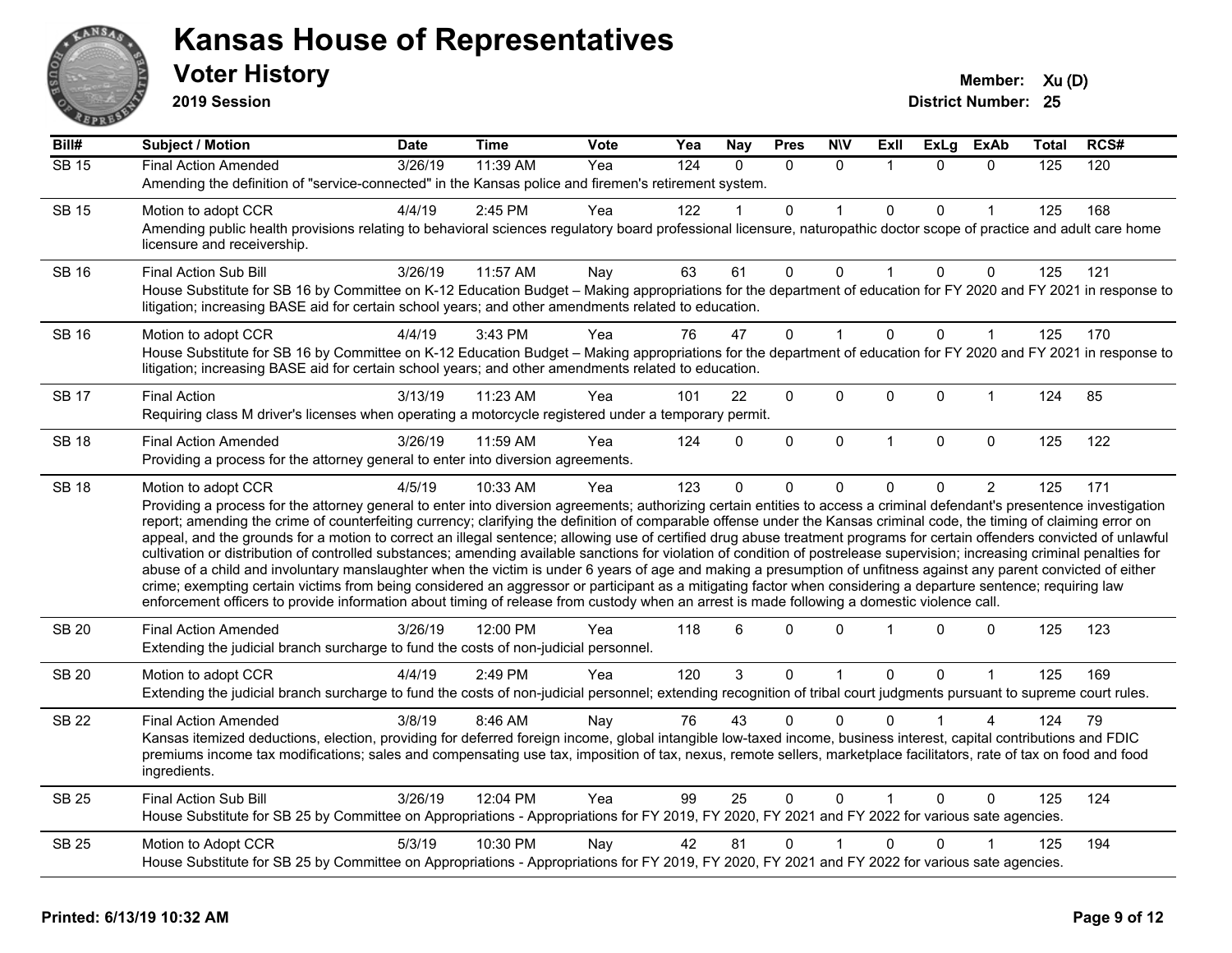

**2019 Session**

**Voter History Member:**  $Xu(D)$ 

| Bill#        | <b>Subject / Motion</b>                                                                                                                                                                                                                                                                                                                                                                            | <b>Date</b> | <b>Time</b> | <b>Vote</b> | Yea | <b>Nay</b>   | <b>Pres</b>  | <b>NIV</b>       | <b>ExII</b>    | <b>ExLg</b> | <b>ExAb</b>    | <b>Total</b> | RCS# |
|--------------|----------------------------------------------------------------------------------------------------------------------------------------------------------------------------------------------------------------------------------------------------------------------------------------------------------------------------------------------------------------------------------------------------|-------------|-------------|-------------|-----|--------------|--------------|------------------|----------------|-------------|----------------|--------------|------|
| <b>SB 25</b> | Motion to adopt CCR<br>House Substitute for SB 25 by Committee on Appropriations - Appropriations for FY 2019, FY 2020, FY 2021 and FY 2022 for various sate agencies.                                                                                                                                                                                                                             | 5/4/19      | 8:50 PM     | Nay         | 79  | 45           | $\Omega$     | $\mathbf{0}$     | $\Omega$       | $\Omega$    |                | 125          | 195  |
| <b>SB 25</b> | <b>Consideration of Veto</b><br>House Substitute for SB 25 by Committee on Appropriations - Appropriations for FY 2019, FY 2020, FY 2021 and FY 2022 for various sate agencies.                                                                                                                                                                                                                    | 5/29/19     | 1:35 PM     | Nay         | 86  | 30           | 0            | $\mathbf{0}$     | $\Omega$       | 0           | 9              | 125          | 206  |
| <b>SB 28</b> | <b>Final Action Amended</b><br>Updating the expiration date of risk-based capital instructions.                                                                                                                                                                                                                                                                                                    | 3/26/19     | 12:05 PM    | Yea         | 123 | 1            | $\Omega$     | $\mathbf 0$      | $\overline{1}$ | $\Omega$    | $\mathbf 0$    | 125          | 125  |
| <b>SB 28</b> | Motion to adopt CCR<br>Creating an affirmative defense to the crime of possession of a controlled substance for possession of certain medical treatments; amending podiatrist qualifications.                                                                                                                                                                                                      | 5/5/19      | 12:16 AM    | Yea         | 87  | 36           | $\Omega$     | 2                | $\Omega$       | $\Omega$    | $\Omega$       | 125          | 199  |
| <b>SB 39</b> | <b>Final Action</b><br>Compensation for warranty services under the vehicle dealers and manufacturers licensing act.                                                                                                                                                                                                                                                                               | 3/13/19     | 11:24 AM    | Yea         | 122 | $\mathbf{1}$ | 0            | $\mathbf 0$      | $\Omega$       | 0           | $\mathbf{1}$   | 124          | 86   |
| <b>SB 40</b> | <b>Final Action</b><br>Removing expired warning provision for approach of an emergency vehicle traffic violation.                                                                                                                                                                                                                                                                                  | 3/20/19     | 11:28 AM    | Yea         | 123 | 0            | $\mathbf{0}$ | $\mathbf 0$      | $\Omega$       | $\Omega$    | $\overline{2}$ | 125          | 89   |
| <b>SB 41</b> | <b>Final Action</b><br>Clarifying that a violation of the statute requiring seat belt use is a traffic infraction.                                                                                                                                                                                                                                                                                 | 3/20/19     | 11:36 AM    | Yea         | 109 | 14           | 0            | $\mathbf 0$      | $\Omega$       | 0           | $\overline{2}$ | 125          | 90   |
| <b>SB 53</b> | <b>Final Action Amended</b><br>Designating the official red and white wine grapes of Kansas.                                                                                                                                                                                                                                                                                                       | 3/26/19     | 12:07 PM    | Yea         | 88  | 36           | 0            | $\pmb{0}$        | $\mathbf{1}$   | 0           | $\mathbf 0$    | 125          | 126  |
| <b>SB 53</b> | Motion to adopt CCR<br>Updating certain emergency medical services-related statutes.                                                                                                                                                                                                                                                                                                               | 5/5/19      | 12:20 AM    | Yea         | 123 | $\Omega$     | $\Omega$     | $\boldsymbol{2}$ | $\mathbf{0}$   | $\pmb{0}$   | $\mathsf 0$    | 125          | 200  |
| <b>SB 59</b> | <b>Final Action</b><br>Eudora community library district act.                                                                                                                                                                                                                                                                                                                                      | 3/20/19     | 11:38 AM    | Yea         | 115 | 8            | $\mathbf{0}$ | $\mathbf 0$      | $\Omega$       | $\Omega$    | $\overline{2}$ | 125          | 91   |
| SB 60        | <b>Final Action</b><br>Amending Kansas real estate commission licensing provisions for brokers and sales persons.                                                                                                                                                                                                                                                                                  | 3/26/19     | 12:08 PM    | Yea         | 107 | 17           | 0            | $\mathbf 0$      | $\mathbf{1}$   | 0           | $\mathbf 0$    | 125          | 127  |
| SB 63        | <b>Final Action Amended</b><br>Allowing cities to authorize the use of transportation network company signs in vehicles.                                                                                                                                                                                                                                                                           | 3/26/19     | 12:09 PM    | Yea         | 124 | 0            | 0            | $\pmb{0}$        | $\overline{1}$ | 0           | $\pmb{0}$      | 125          | 128  |
| SB 63        | Motion to adopt CCR<br>Allowing lighting devices in transportation network company vehicles; regulating the operation of electric-assisted scooters; allowing for the installation of certain light<br>screening material on windshields; allowing all-terrain and work-site utility vehicles to operate on a federal or state highway; requiring vehicles to stop for on-track train<br>equipment | 4/5/19      | 3:31 PM     | Nay         | 101 | 20           | $\Omega$     | $\Omega$         | $\Omega$       | $\Omega$    | $\overline{4}$ | 125          | 184  |
| SB 66        | <b>Final Action Amended</b><br>Exempting certain domestic insurers from filing enterprise risk reports.                                                                                                                                                                                                                                                                                            | 3/26/19     | 12:10 PM    | Yea         | 123 | $\mathbf{1}$ | $\mathbf{0}$ | $\mathbf{0}$     | $\mathbf{1}$   | $\Omega$    | $\mathbf{0}$   | 125          | 129  |
| SB 67        | <b>Final Action Amended</b><br>Requiring notification to patients that the effects of a medication abortion may be reversible.                                                                                                                                                                                                                                                                     | 3/26/19     | 12:11 PM    | Yea         | 124 | $\Omega$     | 0            | $\mathbf 0$      | 1              | $\mathbf 0$ | $\mathbf{0}$   | 125          | 130  |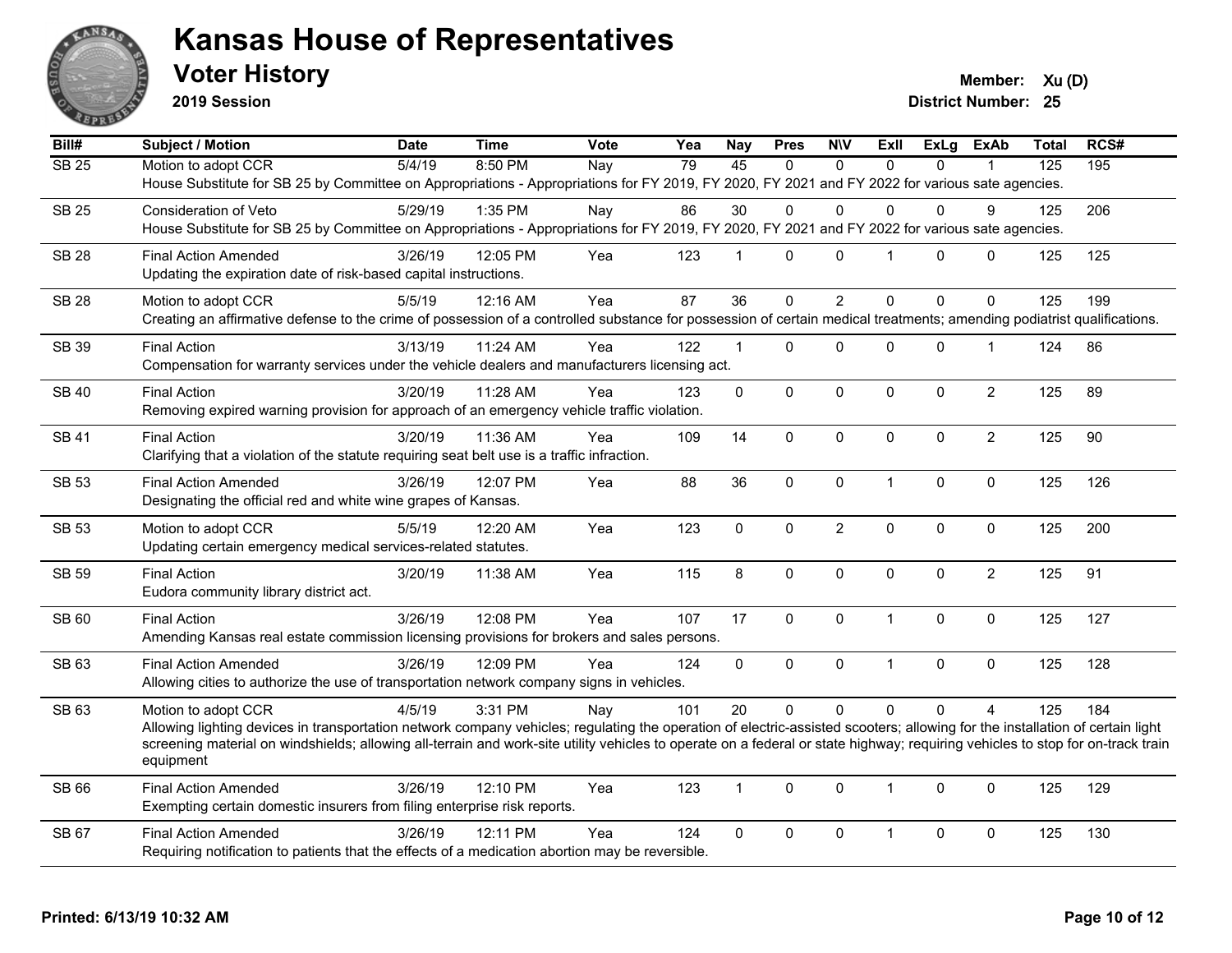

**2019 Session**

| Bill#         | <b>Subject / Motion</b>                                                                                                                                                                                                                                                   | <b>Date</b> | <b>Time</b> | Vote | Yea | <b>Nay</b>     | <b>Pres</b>  | <b>N\V</b>   | ExII                    | <b>ExLg</b>  | <b>ExAb</b>    | <b>Total</b>     | RCS# |
|---------------|---------------------------------------------------------------------------------------------------------------------------------------------------------------------------------------------------------------------------------------------------------------------------|-------------|-------------|------|-----|----------------|--------------|--------------|-------------------------|--------------|----------------|------------------|------|
| <b>SB 67</b>  | Motion to adopt CCR                                                                                                                                                                                                                                                       | 4/5/19      | 5:24 PM     | Nay  | 85  | 35             | $\mathbf{0}$ | $\mathbf{0}$ | $\Omega$                | $\Omega$     | 5              | $\overline{125}$ | 188  |
|               | Requiring notification to patients that the effects of a medication abortion may be reversible.                                                                                                                                                                           |             |             |      |     |                |              |              |                         |              |                |                  |      |
| <b>SB 67</b>  | <b>Consideration of Veto</b>                                                                                                                                                                                                                                              | 5/1/19      | 1:02 PM     | Nay  | 82  | 43             | $\Omega$     | $\mathbf 0$  | $\mathbf{0}$            | 0            | $\mathbf{0}$   | 125              | 190  |
|               | Requiring notification to patients that the effects of a medication abortion may be reversible.                                                                                                                                                                           |             |             |      |     |                |              |              |                         |              |                |                  |      |
| SB 68         | <b>Final Action</b>                                                                                                                                                                                                                                                       | 3/26/19     | 12:13 PM    | Nay  | 112 | 12             | 0            | $\pmb{0}$    | 1                       | 0            | 0              | 125              | 131  |
|               | Prohibiting cities from requiring a valid contract franchise ordinance for the provision of wireless telecommunications services.                                                                                                                                         |             |             |      |     |                |              |              |                         |              |                |                  |      |
| SB 69         | <b>Final Action Amended</b>                                                                                                                                                                                                                                               | 3/26/19     | 12:15 PM    | Yea  | 117 | 7              | $\mathbf{0}$ | $\Omega$     | $\overline{1}$          | $\Omega$     | $\mathbf 0$    | 125              | 132  |
|               | Substitute for SB 69 by Committee on Utilities - Requiring an electric rate study of certain electric utilities.                                                                                                                                                          |             |             |      |     |                |              |              |                         |              |                |                  |      |
|               |                                                                                                                                                                                                                                                                           |             |             |      |     |                |              |              |                         |              |                |                  |      |
| <b>SB 70</b>  | <b>Final Action Amended</b>                                                                                                                                                                                                                                               | 3/27/19     | 9:09 AM     | Yea  | 119 | 5              | $\mathbf 0$  | $\mathbf 0$  | $\mathbf 0$             | 0            | $\mathbf{1}$   | 125              | 157  |
|               | Allowing for temporary permits for the selling and serving of alcoholic liquor.                                                                                                                                                                                           |             |             |      |     |                |              |              |                         |              |                |                  |      |
| <b>SB70</b>   | Motion to adopt CCR                                                                                                                                                                                                                                                       | 4/5/19      | 11:02 AM    | Yea  | 119 | $\overline{4}$ | $\mathbf 0$  | $\mathbf 0$  | $\Omega$                | $\Omega$     | $\overline{2}$ | 125              | 173  |
|               | Alcoholic liquor amendments relating to temporary permits, delivery of alcoholic liquors to consumers, common consumption areas and producer permits.                                                                                                                     |             |             |      |     |                |              |              |                         |              |                |                  |      |
| <b>SB71</b>   | <b>Final Action</b>                                                                                                                                                                                                                                                       | 3/26/19     | 12:16 PM    | Yea  | 123 |                | $\Omega$     | $\Omega$     | $\overline{1}$          | $\Omega$     | $\Omega$       | 125              | 133  |
|               | Eliminating the expiration of the postsecondary technical education authority and requiring a report to the legislature.                                                                                                                                                  |             |             |      |     |                |              |              |                         |              |                |                  |      |
| <b>SB77</b>   | <b>Final Action Amended</b>                                                                                                                                                                                                                                               | 3/26/19     | 12:17 PM    | Yea  | 124 | $\Omega$       | $\Omega$     | $\Omega$     | $\overline{1}$          | $\Omega$     | $\mathbf{0}$   | 125              | 134  |
|               | Requiring the department for children and families to offer services to children with problem sexual behavior and to such child's family.                                                                                                                                 |             |             |      |     |                |              |              |                         |              |                |                  |      |
| <b>SB78</b>   | <b>Final Action Amended</b>                                                                                                                                                                                                                                               | 3/26/19     | 12:18 PM    | Yea  | 123 |                | $\Omega$     | $\Omega$     | $\overline{\mathbf{1}}$ | $\Omega$     | $\Omega$       | 125              | 135  |
|               | Regulating assignment of rights or benefits to a residential contractor under a property and casualty insurance policy insuring residential real estate.                                                                                                                  |             |             |      |     |                |              |              |                         |              |                |                  |      |
|               |                                                                                                                                                                                                                                                                           |             |             |      |     |                |              |              |                         |              |                |                  |      |
| <b>SB78</b>   | Motion to Adopt CCR                                                                                                                                                                                                                                                       | 4/5/19      | 10:50 AM    | Yea  | 100 | 23             | $\Omega$     | $\Omega$     | $\Omega$                | 0            | 2              | 125              | 172  |
|               | Regulating assignment of rights or benefits to a residential contractor under a property and casualty insurance policy insuring residential real estate; enacting housing<br>protections for victims of domestic violence, sexual assault, human trafficking or stalking. |             |             |      |     |                |              |              |                         |              |                |                  |      |
|               |                                                                                                                                                                                                                                                                           |             |             |      |     |                |              |              |                         |              |                |                  |      |
| <b>SB 82</b>  | <b>Final Action</b>                                                                                                                                                                                                                                                       | 3/26/19     | 12:19 PM    | Yea  | 124 | $\mathbf 0$    | 0            | $\pmb{0}$    | $\overline{1}$          | 0            | 0              | 125              | 136  |
|               | Updating the state banking code.                                                                                                                                                                                                                                          |             |             |      |     |                |              |              |                         |              |                |                  |      |
| SB 90         | <b>Final Action</b>                                                                                                                                                                                                                                                       | 3/26/19     | 12:20 PM    | Yea  | 122 | $\overline{2}$ | $\Omega$     | $\mathbf{0}$ | $\overline{1}$          | $\Omega$     | $\Omega$       | 125              | 137  |
|               | Extending the tax credit under the center for entrepreneurship act to financial institutions and increasing the annual tax credit limit for all contributors.                                                                                                             |             |             |      |     |                |              |              |                         |              |                |                  |      |
| SB 94         | <b>Final Action</b>                                                                                                                                                                                                                                                       | 3/26/19     | 12:22 PM    | Yea  | 120 | 4              | $\mathbf{0}$ | 0            | $\overline{1}$          | 0            | 0              | 125              | 138  |
|               | Establishing a minimum course duration for motor vehicle accident prevention courses.                                                                                                                                                                                     |             |             |      |     |                |              |              |                         |              |                |                  |      |
| <b>SB 97</b>  | <b>Final Action</b>                                                                                                                                                                                                                                                       | 3/26/19     | 12:23 PM    | Yea  | 124 | $\mathbf{0}$   | $\mathbf{0}$ | $\mathbf{0}$ | $\overline{\mathbf{1}}$ | $\mathbf{0}$ | $\mathbf 0$    | 125              | 139  |
|               | Division of vehicles registering fleet vehicles.                                                                                                                                                                                                                          |             |             |      |     |                |              |              |                         |              |                |                  |      |
|               |                                                                                                                                                                                                                                                                           |             |             |      |     |                |              |              |                         |              |                |                  |      |
| <b>SB 105</b> | <b>Final Action</b>                                                                                                                                                                                                                                                       | 3/25/19     | 10:33 AM    | Yea  | 124 | $\Omega$       | $\mathbf{0}$ | $\mathbf{0}$ | $\overline{1}$          | $\Omega$     | $\Omega$       | 125              | 103  |
|               | Elections; cities; date for taking office.                                                                                                                                                                                                                                |             |             |      |     |                |              |              |                         |              |                |                  |      |